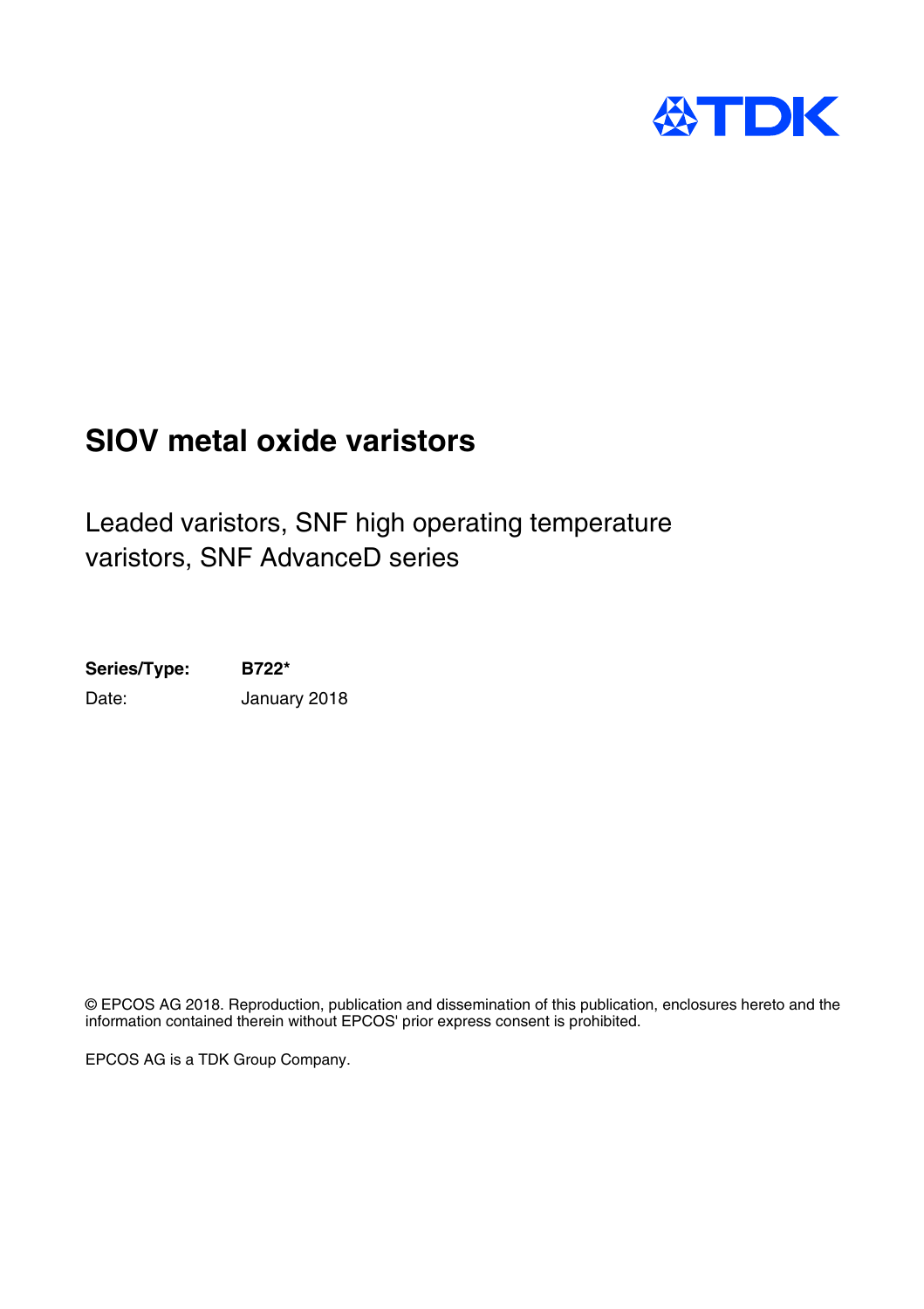# TDK

**Leaded varistors, SNF high operating temperature varistors Theorem B722** 

#### **SNF AdvanceD series**

#### **Construction**

- Round varistor element, leaded
- Coating: silicon resin, flame-retardant to UL 94 V-0
- Terminals: tinned wire

#### **Features**

- High-energy AdvanceD series E2
- $\blacksquare$  High surge current ratings up to 10 kA
- $\blacksquare$  High energy ratings up to 400 J
- Wide operating voltage range 130  $\dots$  625 V<sub>BMS</sub>
- Enhanced resistance against heat and humidity 85 °C, 85% r.h., 0.85  $\cdot$  V<sub>v</sub> (1 mA), 1000 h for use in harsh environments
- PSpice models

#### **Approvals**

- UL
- CSA
- VDE
- CQC SNF07 (K130 ... K320), SNF10/SNF14 (K130 ... K625), SNF20 (K130 ... K625)
- IEC

#### **Options**

- Types qualified to AEC-Q200 available in SNF automotive series or upon request
- Special insulation types upon request

#### **Delivery mode**

Bulk (standard)

#### **General technical data**

| Climatic category     | to IEC 60068-1 | 40/125/56  |                   |
|-----------------------|----------------|------------|-------------------|
| Operating temperature | to IEC 61051   | $-40+125$  | °C                |
| Storage temperature   |                | $-40+150$  | °C                |
| Electric strength     | to IEC 61051   | $\geq 2.5$ | kV <sub>RMS</sub> |
| Insulation resistance | to IEC 61051   | $\geq 100$ | $M\Omega$         |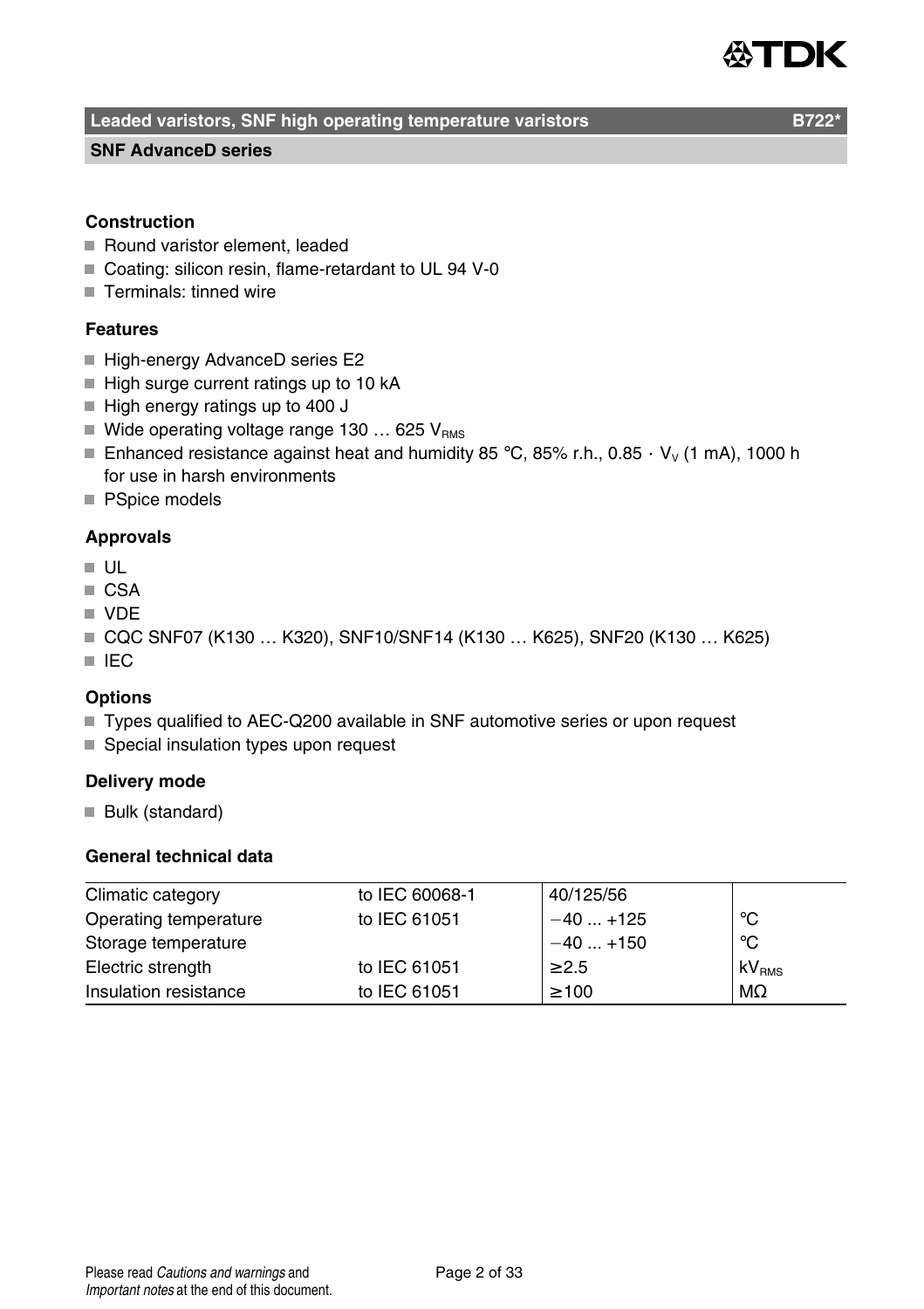

#### **SNF AdvanceD series**

## **Electrical specifications and ordering codes**

**Maximum ratings (** $T_A$  **= 125 °C)** 

|                   | Type          |                             | $V_{DC}$ | $i_{\rm max}$    | $\mathsf{I}_n$ <sup>1)</sup> | $\bar{W}_{\text{max}}$ | $\bar{\mathsf{P}}_{\mathsf{max}}$ |
|-------------------|---------------|-----------------------------|----------|------------------|------------------------------|------------------------|-----------------------------------|
| Ordering code     | (untaped)     | $\mathsf{V}_{\mathsf{RMS}}$ |          | $(8/20 \,\mu s)$ | $(8/20 \,\mu s)$             | $(2 \text{ ms})$       |                                   |
|                   | SIOV-         |                             |          |                  |                              |                        |                                   |
|                   |               |                             |          | 1 time           | 15 times                     |                        |                                   |
|                   |               | V                           | V        | А                | А                            | J                      | W                                 |
| $V_{RMS} = 130 V$ |               |                             |          |                  |                              |                        |                                   |
| B72205U2131K501   | SNF05K130E2S5 | 130                         | 170      | 800              | 150                          | 6.0                    | 0.10                              |
| B72207U2131K501   | SNF07K130E2S5 | 130                         | 170      | 1750             | 500                          | 12.5                   | 0.25                              |
| B72210U2131K501   | SNF10K130E2S5 | 130                         | 170      | 3500             | 1500                         | 25.0                   | 0.40                              |
| B72214U2131K501   | SNF14K130E2S5 | 130                         | 170      | 6000             | 3000                         | 50.0                   | 0.60                              |
| B72220U2131K501   | SNF20K130E2S5 | 130                         | 170      | 10000            | 3000                         | 100.0                  | 1.00                              |
| $VRMS = 140 V$    |               |                             |          |                  |                              |                        |                                   |
| B72205U2141K501   | SNF05K140E2S5 | 140                         | 180      | 800              | 150                          | 6.5                    | 0.10                              |
| B72207U2141K501   | SNF07K140E2S5 | 140                         | 180      | 1750             | 500                          | 13.5                   | 0.25                              |
| B72210U2141K501   | SNF10K140E2S5 | 140                         | 180      | 3500             | 1500                         | 27.5                   | 0.40                              |
| B72214U2141K501   | SNF14K140E2S5 | 140                         | 180      | 6000             | 3000                         | 55.0                   | 0.60                              |
| B72220U2141K501   | SNF20K140E2S5 | 140                         | 180      | 10000            | 3000                         | 110.0                  | 1.00                              |
| $VRMS = 150 V$    |               |                             |          |                  |                              |                        |                                   |
| B72205U2151K501   | SNF05K150E2S5 | 150                         | 200      | 800              | 150                          | 7.5                    | 0.10                              |
| B72207U2151K501   | SNF07K150E2S5 | 150                         | 200      | 1750             | 500                          | 15.0                   | 0.25                              |
| B72210U2151K501   | SNF10K150E2S5 | 150                         | 200      | 3500             | 1500                         | 30.0                   | 0.40                              |
| B72214U2151K501   | SNF14K150E2S5 | 150                         | 200      | 6000             | 3000                         | 60.0                   | 0.60                              |
| B72220U2151K501   | SNF20K150E2S5 | 150                         | 200      | 10000            | 3000                         | 120.0                  | 1.00                              |
| $VRMS = 175 V$    |               |                             |          |                  |                              |                        |                                   |
| B72205U2171K501   | SNF05K175E2S5 | 175                         | 225      | 800              | 150                          | 8.0                    | 0.10                              |
| B72207U2171K501   | SNF07K175E2S5 | 175                         | 225      | 1750             | 500                          | 17.0                   | 0.25                              |
| B72210U2171K501   | SNF10K175E2S5 | 175                         | 225      | 3500             | 1500                         | 35.0                   | 0.40                              |
| B72214U2171K501   | SNF14K175E2S5 | 175                         | 225      | 6000             | 3000                         | 70.0                   | 0.60                              |
| B72220U2171K501   | SNF20K175E2S5 | 175                         | 225      | 10000            | 3000                         | 135.0                  | 1.00                              |
| $VRMS = 210 V$    |               |                             |          |                  |                              |                        |                                   |
| B72205U2211K501   | SNF05K210E2S5 | 210                         | 270      | 800              | 150                          | 9.5                    | 0.10                              |
| B72207U2211K501   | SNF07K210E2S5 | 210                         | 270      | 1750             | 500                          | 20.0                   | 0.25                              |
| B72210U2211K501   | SNF10K210E2S5 | 210                         | 270      | 3500             | 1500                         | 42.0                   | 0.40                              |
| B72214U2211K501   | SNF14K210E2S5 | 210                         | 270      | 6000             | 3000                         | 80.0                   | 0.60                              |
| B72220U2211K501   | SNF20K210E2S5 | 210                         | 270      | 10000            | 3000                         | 160.0                  | 1.00                              |
| $VRMS = 230 V$    |               |                             |          |                  |                              |                        |                                   |
| B72205U2231K501   | SNF05K230E2S5 | 230                         | 300      | 800              | 150                          | 11.0                   | 0.10                              |
| B72207U2231K501   | SNF07K230E2S5 | 230                         | 300      | 1750             | 500                          | 23.0                   | 0.25                              |
| B72210U2231K501   | SNF10K230E2S5 | 230                         | 300      | 3500             | 1500                         | 45.0                   | 0.40                              |
| B72214U2231K501   | SNF14K230E2S5 | 230                         | 300      | 6000             | 3000                         | 90.0                   | 0.60                              |
| B72220U2231K501   | SNF20K230E2S5 | 230                         | 300      | 10000            | 3000                         | 180.0                  | 1.00                              |

<sup>1)</sup> Note: Nominal discharge current  $I_n$  according to UL 1449,  $4<sup>th</sup>$  edition.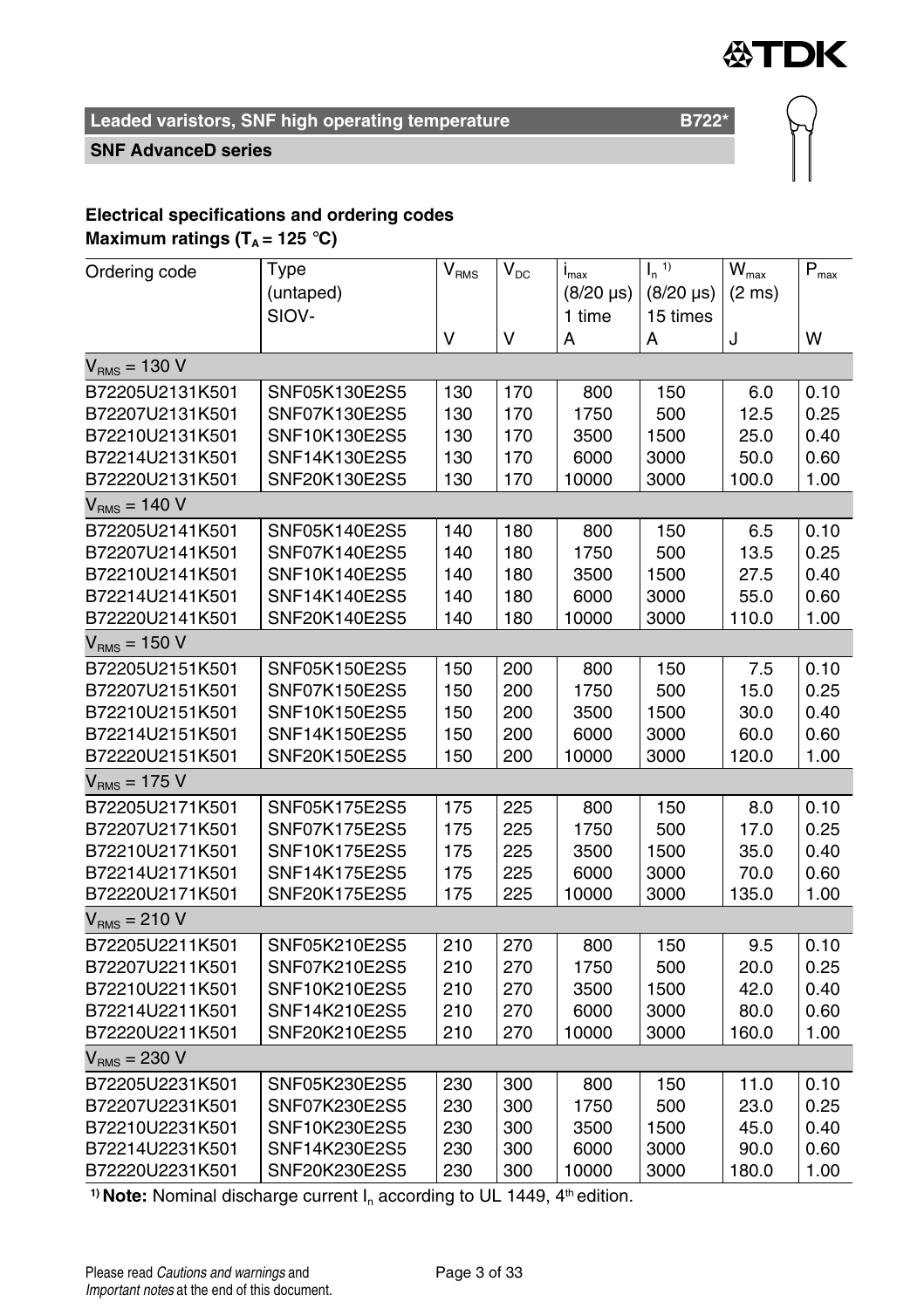#### "DK </del>



**Leaded varistors, SNF high operating temperature B722\*** B722\*

**SNF AdvanceD series**

#### **Characteristics (T<sub>A</sub> = 25 °C)**

| Ordering code     | $V_{\rm v}$ | $\Delta V_{\rm v}$ | $V_{c,max}$ | $i_{\rm c}$ | $\overline{C}_{typ}$ |  |  |  |  |  |
|-------------------|-------------|--------------------|-------------|-------------|----------------------|--|--|--|--|--|
|                   | (1 mA)      | (1 mA)             | $(i_c)$     |             | $(1$ kHz)            |  |  |  |  |  |
|                   | V           | $\%$               | v           | A           | pF                   |  |  |  |  |  |
| $V_{RMS} = 130 V$ |             |                    |             |             |                      |  |  |  |  |  |
| B72205U2131K501   | 205         | ±10                | 340         | 5.0         | 135                  |  |  |  |  |  |
| B72207U2131K501   | 205         | ±10                | 340         | 10.0        | 245                  |  |  |  |  |  |
| B72210U2131K501   | 205         | ±10                | 340         | 25.0        | 500                  |  |  |  |  |  |
| B72214U2131K501   | 205         | ±10                | 340         | 50.0        | 880                  |  |  |  |  |  |
| B72220U2131K501   | 205         | ±10                | 340         | 100.0       | 1850                 |  |  |  |  |  |
| $VRMS = 140 V$    |             |                    |             |             |                      |  |  |  |  |  |
| B72205U2141K501   | 220         | ±10                | 360         | 5.0         | 125                  |  |  |  |  |  |
| B72207U2141K501   | 220         | ±10                | 360         | 10.0        | 230                  |  |  |  |  |  |
| B72210U2141K501   | 220         | ±10                | 360         | 25.0        | 470                  |  |  |  |  |  |
| B72214U2141K501   | 220         | ±10                | 360         | 50.0        | 820                  |  |  |  |  |  |
| B72220U2141K501   | 220         | ±10                | 360         | 100.0       | 1700                 |  |  |  |  |  |
| $VRMS = 150 V$    |             |                    |             |             |                      |  |  |  |  |  |
| B72205U2151K501   | 240         | ±10                | 395         | 5.0         | 115                  |  |  |  |  |  |
| B72207U2151K501   | 240         | ±10                | 395         | 10.0        | 210                  |  |  |  |  |  |
| B72210U2151K501   | 240         | ±10                | 395         | 25.0        | 430                  |  |  |  |  |  |
| B72214U2151K501   | 240         | ±10                | 395         | 50.0        | 750                  |  |  |  |  |  |
| B72220U2151K501   | 240         | ±10                | 395         | 100.0       | 1550                 |  |  |  |  |  |
| $VRMS = 175 V$    |             |                    |             |             |                      |  |  |  |  |  |
| B72205U2171K501   | 270         | ±10                | 455         | 5.0         | 100                  |  |  |  |  |  |
| B72207U2171K501   | 270         | ±10                | 455         | 10.0        | 190                  |  |  |  |  |  |
| B72210U2171K501   | 270         | ±10                | 455         | 25.0        | 380                  |  |  |  |  |  |
| B72214U2171K501   | 270         | ±10                | 455         | 50.0        | 670                  |  |  |  |  |  |
| B72220U2171K501   | 270         | ±10                | 455         | 100.0       | 1350                 |  |  |  |  |  |
| $VRMS = 210 V$    |             |                    |             |             |                      |  |  |  |  |  |
| B72205U2211K501   | 330         | ±10                | 545         | 5.0         | 75                   |  |  |  |  |  |
| B72207U2211K501   | 330         | ±10                | 545         | 10.0        | 140                  |  |  |  |  |  |
| B72210U2211K501   | 330         | ±10                | 545         | 25.0        | 290                  |  |  |  |  |  |
| B72214U2211K501   | 330         | ±10                | 545         | 50.0        | 580                  |  |  |  |  |  |
| B72220U2211K501   | 330         | ±10                | 545         | 100.0       | 1100                 |  |  |  |  |  |
| $VRMS = 230 V$    |             |                    |             |             |                      |  |  |  |  |  |
| B72205U2231K501   | 360         | ±10                | 595         | 5.0         | 70                   |  |  |  |  |  |
| B72207U2231K501   | 360         | ±10                | 595         | 10.0        | 130                  |  |  |  |  |  |
| B72210U2231K501   | 360         | ±10                | 595         | 25.0        | 265                  |  |  |  |  |  |
| B72214U2231K501   | 360         | ±10                | 595         | 50.0        | 530                  |  |  |  |  |  |
| B72220U2231K501   | 360         | ±10                | 595         | 100.0       | 1000                 |  |  |  |  |  |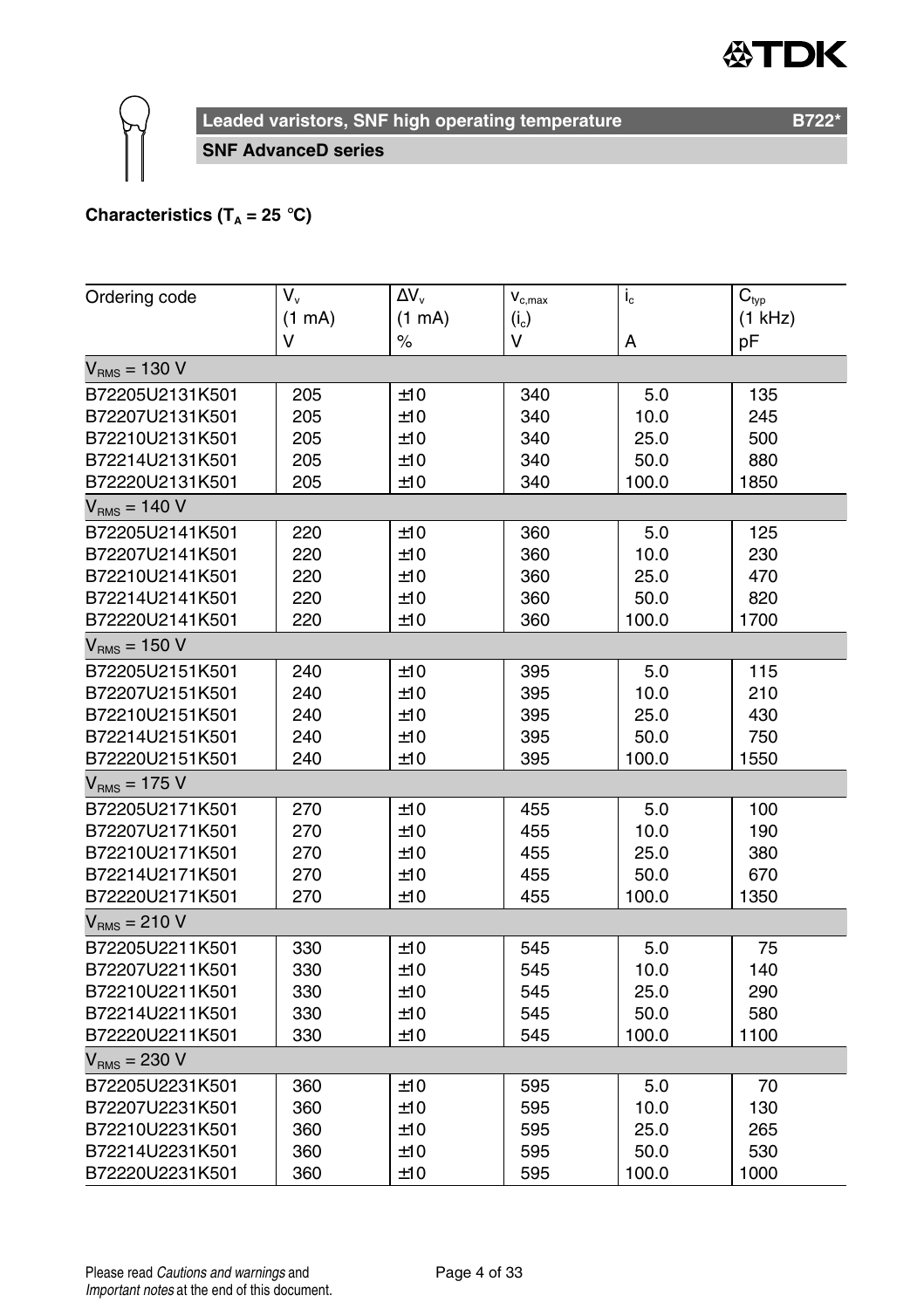

#### **SNF AdvanceD series**

# **Electrical specifications and ordering codes**

**Maximum ratings (** $T_A$  **= 125 °C)** 

| Ordering code     | Type          | $\mathsf{V}_{\mathsf{RMS}}$ | $V_{DC}$ | $I_{\text{max}}$ | $\overline{I_n}^{(1)}$ | $\overline{W}_{max}$ | $P_{max}$ |  |  |  |  |
|-------------------|---------------|-----------------------------|----------|------------------|------------------------|----------------------|-----------|--|--|--|--|
|                   | (untaped)     |                             |          | $(8/20 \,\mu s)$ | $(8/20 \,\mu s)$       | $(2 \text{ ms})$     |           |  |  |  |  |
|                   | SIOV-         |                             |          | 1 time           | 15 times               |                      |           |  |  |  |  |
|                   |               | V                           | V        | A                | A                      | J                    | W         |  |  |  |  |
| $V_{RMS} = 250 V$ |               |                             |          |                  |                        |                      |           |  |  |  |  |
| B72205U2251K501   | SNF05K250E2S5 | 250                         | 320      | 800              | 150                    | 12.0                 | 0.10      |  |  |  |  |
| B72207U2251K501   | SNF07K250E2S5 | 250                         | 320      | 1750             | 500                    | 25.0                 | 0.25      |  |  |  |  |
| B72210U2251K501   | SNF10K250E2S5 | 250                         | 320      | 3500             | 1500                   | 50.0                 | 0.40      |  |  |  |  |
| B72214U2251K501   | SNF14K250E2S5 | 250                         | 320      | 6000             | 3000                   | 100.0                | 0.60      |  |  |  |  |
| B72220U2251K501   | SNF20K250E2S5 | 250                         | 320      | 10000            | 3000                   | 195.0                | 1.00      |  |  |  |  |
| $VRMS = 275 V$    |               |                             |          |                  |                        |                      |           |  |  |  |  |
| B72205U2271K501   | SNF05K275E2S5 | 275                         | 350      | 800              | 150                    | 13.5                 | 0.10      |  |  |  |  |
| B72207U2271K501   | SNF07K275E2S5 | 275                         | 350      | 1750             | 500                    | 27.5                 | 0.25      |  |  |  |  |
| B72210U2271K501   | SNF10K275E2S5 | 275                         | 350      | 3500             | 1500                   | 55.0                 | 0.40      |  |  |  |  |
| B72214U2271K501   | SNF14K275E2S5 | 275                         | 350      | 6000             | 3000                   | 110.0                | 0.60      |  |  |  |  |
| B72220U2271K501   | SNF20K275E2S5 | 275                         | 350      | 10000            | 3000                   | 215.0                | 1.00      |  |  |  |  |
| $VRMS = 300 V$    |               |                             |          |                  |                        |                      |           |  |  |  |  |
| B72205U2301K501   | SNF05K300E2S5 | 300                         | 385      | 800              | 150                    | 15.0                 | 0.10      |  |  |  |  |
| B72207U2301K501   | SNF07K300E2S5 | 300                         | 385      | 1750             | 500                    | 30.0                 | 0.25      |  |  |  |  |
| B72210U2301K501   | SNF10K300E2S5 | 300                         | 385      | 3500             | 1500                   | 60.0                 | 0.40      |  |  |  |  |
| B72214U2301K501   | SNF14K300E2S5 | 300                         | 385      | 6000             | 3000                   | 125.0                | 0.60      |  |  |  |  |
| B72220U2301K501   | SNF20K300E2S5 | 300                         | 385      | 10000            | 3000                   | 250.0                | 1.00      |  |  |  |  |
| $VRMS = 320 V$    |               |                             |          |                  |                        |                      |           |  |  |  |  |
| B72207U2321K501   | SNF07K320E2S5 | 320                         | 420      | 1750             | 500                    | 32.0                 | 0.25      |  |  |  |  |
| B72210U2321K501   | SNF10K320E2S5 | 320                         | 420      | 3500             | 1500                   | 67.0                 | 0.40      |  |  |  |  |
| B72214U2321K501   | SNF14K320E2S5 | 320                         | 420      | 6000             | 3000                   | 136.0                | 0.60      |  |  |  |  |
| B72220U2321K501   | SNF20K320E2S5 | 320                         | 420      | 10000            | 3000                   | 273.0                | 1.00      |  |  |  |  |
| $VRMS = 350 V$    |               |                             |          |                  |                        |                      |           |  |  |  |  |
| B72210U2351K501   | SNF10K350E2S5 | 350                         | 460      | 3500             | 1500                   | 67.0                 | 0.40      |  |  |  |  |
| B72214U2351K501   | SNF14K350E2S5 | 350                         | 460      | 5000             | 3000                   | 136.0                | 0.60      |  |  |  |  |
| B72220U2351K501   | SNF20K350E2S5 | 350                         | 460      | 10000            | 3000                   | 273.0                | 1.00      |  |  |  |  |
| $VRMS = 385 V$    |               |                             |          |                  |                        |                      |           |  |  |  |  |
| B72210U2381K501   | SNF10K385E2S5 | 385                         | 505      | 3500             | 1500                   | 67.0                 | 0.40      |  |  |  |  |
| B72214U2381K501   | SNF14K385E2S5 | 385                         | 505      | 5000             | 3000                   | 136.0                | 0.60      |  |  |  |  |
| B72220U2381K501   | SNF20K385E2S5 | 385                         | 505      | 10000            | 3000                   | 273.0                | 1.00      |  |  |  |  |

<sup>1)</sup> Note: Nominal discharge current I<sub>n</sub> according to UL 1449, 4<sup>th</sup> edition.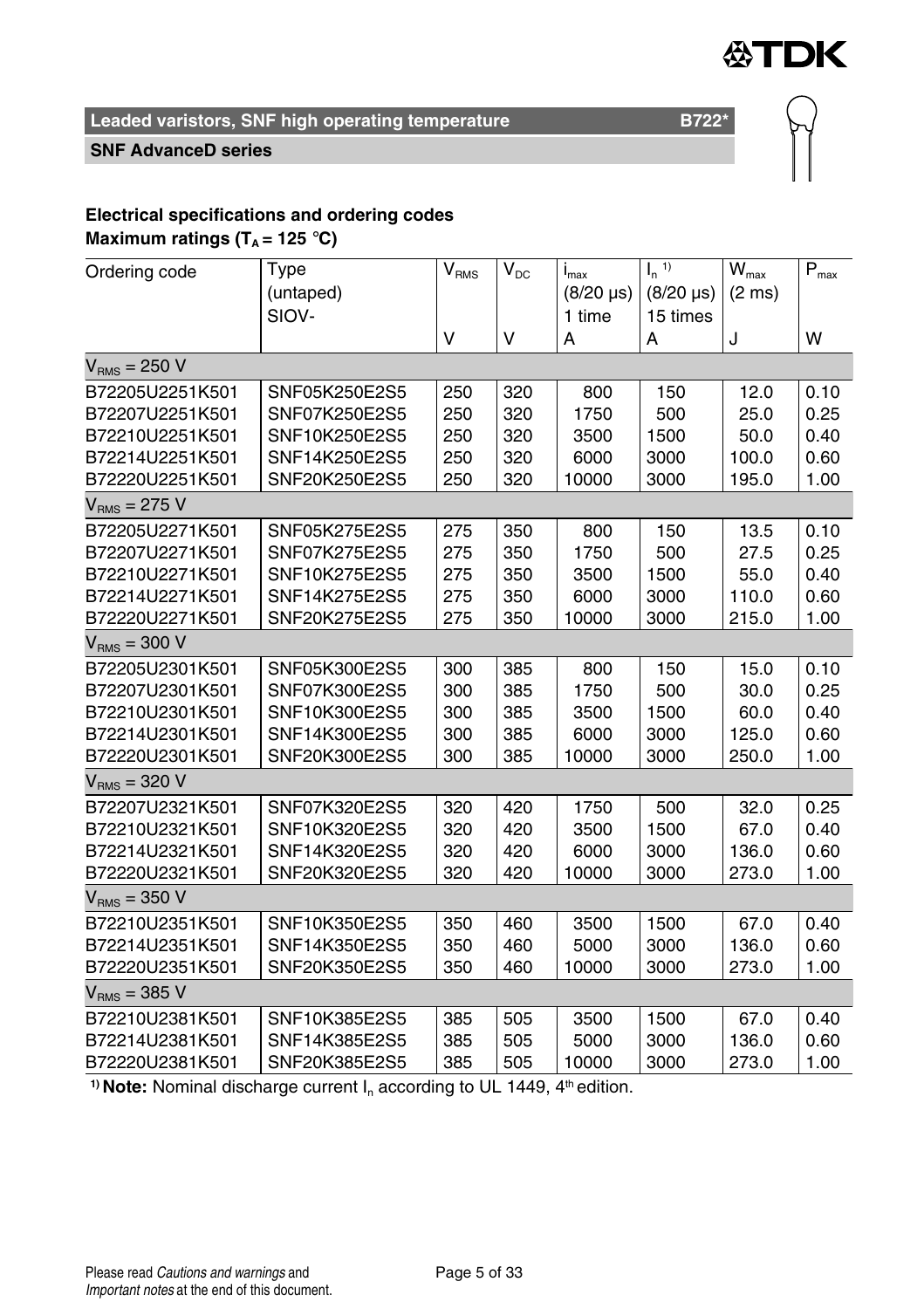#### "DK ≪)



**Leaded varistors, SNF high operating temperature B722\*** B722\*

**SNF AdvanceD series**

#### **Characteristics (T<sub>A</sub> = 25 °C)**

| Ordering code     | V.     | $\Delta V_v$ | $\mathbf{V}_{\text{c,max}}$ | $i_{\rm c}$ | $C_{typ}$ |
|-------------------|--------|--------------|-----------------------------|-------------|-----------|
|                   | (1 mA) | (1 mA)       | $(i_c)$                     |             | $(1$ kHz) |
|                   | v      | $\%$         | V                           | A           | pF        |
| $VRMS = 250 V$    |        |              |                             |             |           |
| B72205U2251K501   | 390    | ±10          | 650                         | 5.0         | 65        |
| B72207U2251K501   | 390    | ±10          | 650                         | 10.0        | 120       |
| B72210U2251K501   | 390    | ±10          | 650                         | 25.0        | 245       |
| B72214U2251K501   | 390    | ±10          | 650                         | 50.0        | 490       |
| B72220U2251K501   | 390    | ±10          | 650                         | 100.0       | 940       |
| $V_{RMS}$ = 275 V |        |              |                             |             |           |
| B72205U2271K501   | 430    | ±10          | 710                         | 5.0         | 60        |
| B72207U2271K501   | 430    | ±10          | 710                         | 10.0        | 110       |
| B72210U2271K501   | 430    | ±10          | 710                         | 25.0        | 220       |
| B72214U2271K501   | 430    | ±10          | 710                         | 50.0        | 440       |
| B72220U2271K501   | 430    | ±10          | 710                         | 100.0       | 850       |
| $VRMS = 300 V$    |        |              |                             |             |           |
| B72205U2301K501   | 470    | ±10          | 775                         | 5.0         | 55        |
| B72207U2301K501   | 470    | ±10          | 775                         | 10.0        | 100       |
| B72210U2301K501   | 470    | ±10          | 775                         | 25.0        | 200       |
| B72214U2301K501   | 470    | ±10          | 775                         | 50.0        | 400       |
| B72220U2301K501   | 470    | ±10          | 775                         | 100.0       | 780       |
| $V_{RMS}$ = 320 V |        |              |                             |             |           |
| B72207U2321K501   | 510    | ±10          | 840                         | 10.0        | 90        |
| B72210U2321K501   | 510    | ±10          | 840                         | 25.0        | 185       |
| B72214U2321K501   | 510    | ±10          | 840                         | 50.0        | 370       |
| B72220U2321K501   | 510    | ±10          | 840                         | 100.0       | 720       |
| $VRMS = 350 V$    |        |              |                             |             |           |
| B72210U2351K501   | 560    | ±10          | 910                         | 25.0        | 160       |
| B72214U2351K501   | 560    | ±10          | 910                         | 50.0        | 350       |
| B72220U2351K501   | 560    | ±10          | 910                         | 100.0       | 660       |
| $V_{RMS}$ = 385 V |        |              |                             |             |           |
| B72210U2381K501   | 620    | ±10          | 1025                        | 25.0        | 175       |
| B72214U2381K501   | 620    | ±10          | 1025                        | 50.0        | 315       |
| B72220U2381K501   | 620    | ±10          | 1025                        | 100.0       | 600       |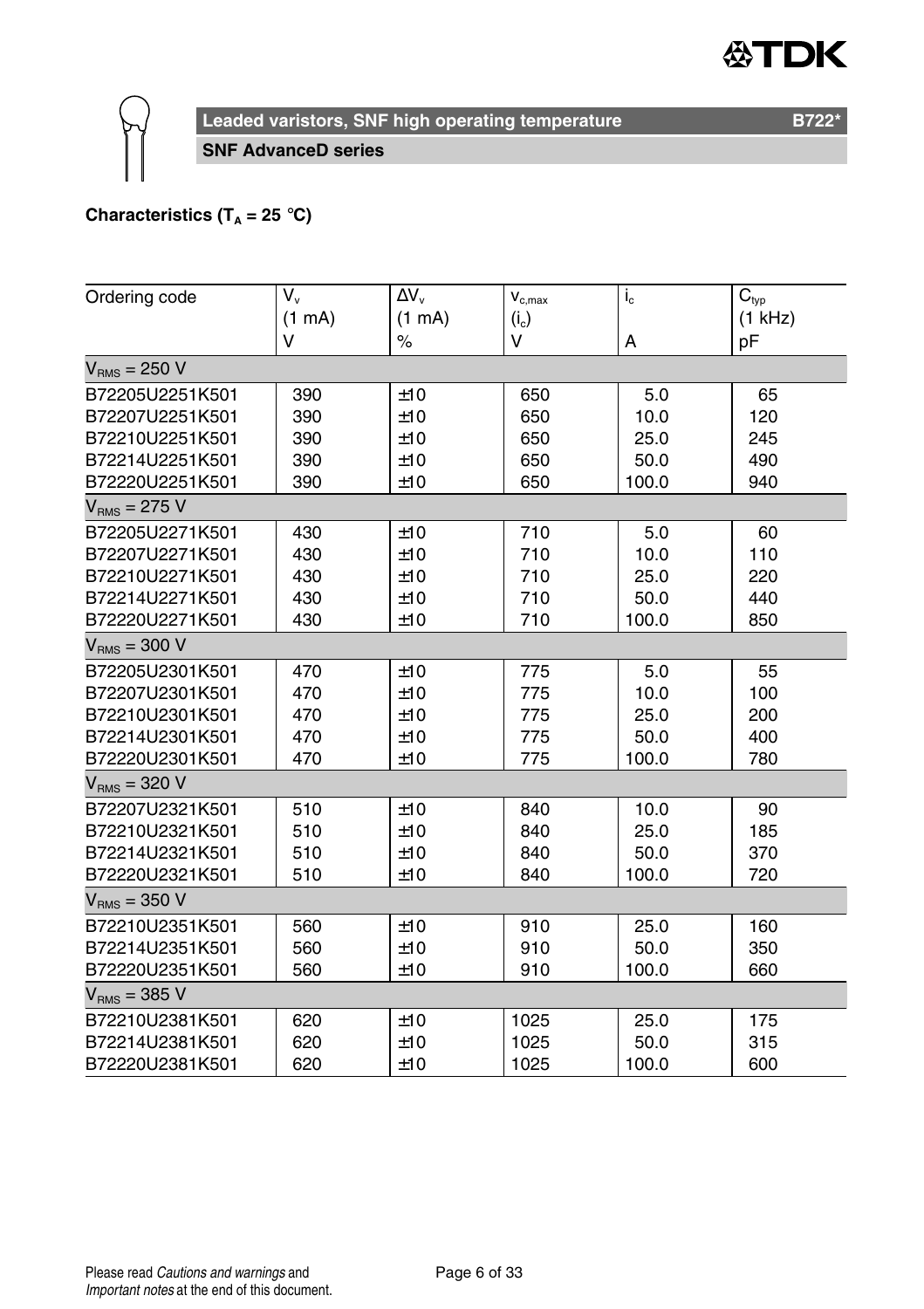

#### **SNF AdvanceD series**

#### **Electrical specifications and ordering codes Maximum ratings (** $T_A = 125$  **°C)**

Ordering code Type (untaped) SIOV- $\overline{V_{\rm RMS}}$ V  $V_{\text{DC}}$ V  $i_{\text{max}}$ (8/20 µs) 1 time A  $\mathsf{I}_n$ <sup>1)</sup> (8/20 µs) 15 times A  $\overline{\mathsf{W}_{\max}}$ (2 ms) J  $P_{\text{max}}$ W  $V<sub>RMS</sub> = 420 V$ B72210U2421K501 SNF10K420E2S5 420 560 3500 1500 67.0 0.40 B72214U2421K501 SNF14K420E2S5 420 560 5000 3000 136.0 0.60<br>B72220U2421K501 SNF20K420E2S5 420 560 10000 3000 273.0 1.00 B72220U2421K501 SNF20K420E2S5 420 560 10000 3000 273.0 1.00  $V_{BMS} = 460 V$ B72210U2461K501 SNF10K460E2S5 460 615 3500 1500 70.0 0.40 B72214U2461K501 SNF14K460E2S5 460 615 5000 3000 150.0 0.60 B72220U2461K501 SNF20K460E2S5 460 615 10000 3000 300.0 1.00  $V<sub>RMS</sub> = 510 V$ B72210U2511K501 SNF10K510E2S5 510 670 3500 1500 80.0 0.40 B72214U2511K501 SNF14K510E2S5 510 670 5000 3000 165.0 0.60 B72220U2511K501 SNF20K510E2S5 510 670 10000 3000 325.0 1.00  $V<sub>RMS</sub> = 550 V$ B72210U2551K501 SNF10K550E2S5 550 745 3500 1500 90.0 0.40 B72214U2551K501 SNF14K550E2S5 550 745 5000 3000 180.0 0.60 B72220U2551K501 SNF20K550E2S5 550 745 10000 3000 360.0 1.00  $V<sub>RMS</sub> = 625 V$ B72210U2621K501 SNF10K625E2S5 625 825 3500 1500 100.0 0.40 B72214U2621K501 SNF14K625E2S5 625 825 5000 3000 200.0 0.60 B72220U2621K501 SNF20K625E2S5 625 825 10000 3000 400.0 1.00

<sup>1)</sup> Note: Nominal discharge current I<sub>n</sub> according to UL 1449, 4<sup>th</sup> edition.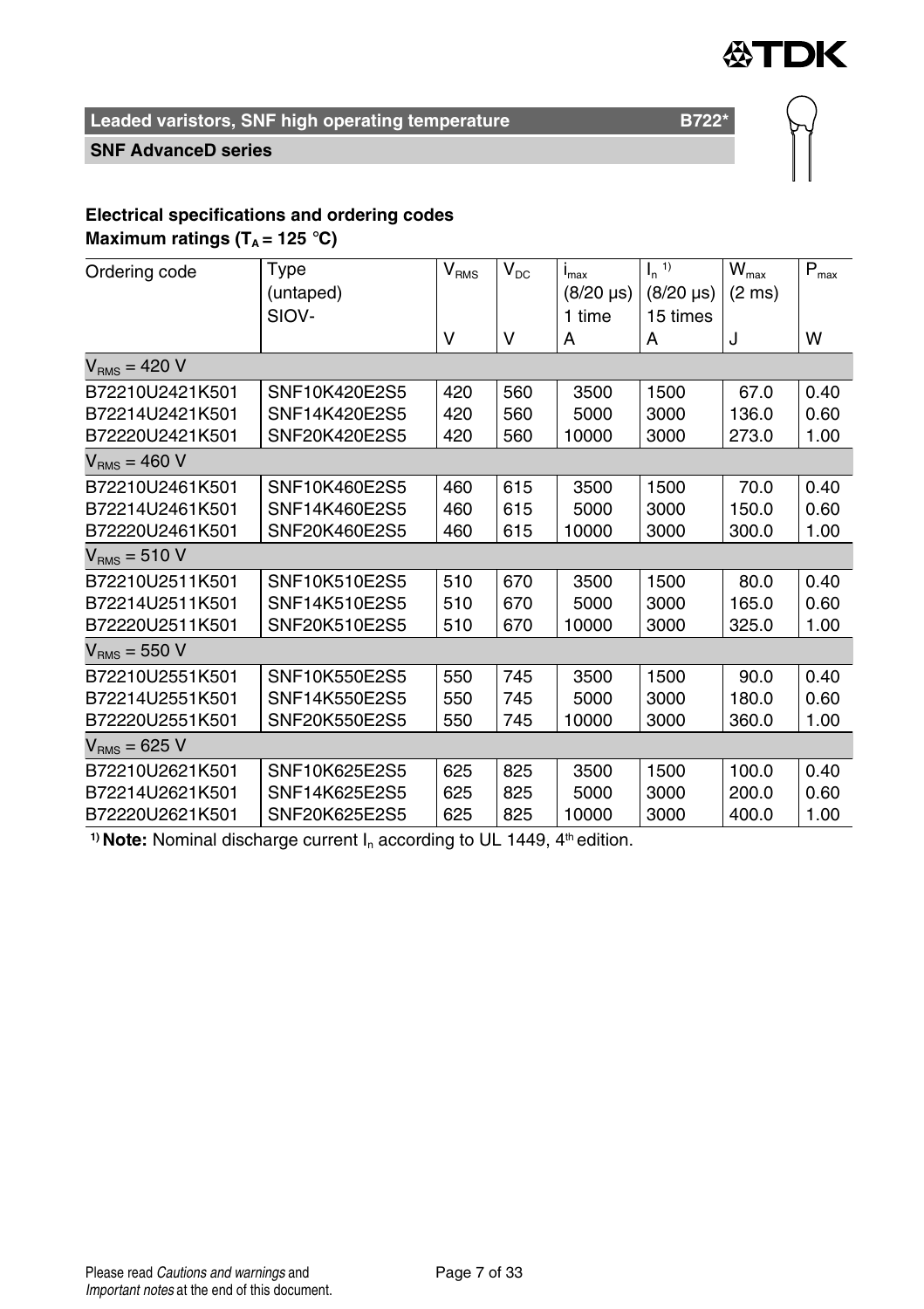#### "DK ≪)



**Leaded varistors, SNF high operating temperature B722\*** B722\*

**SNF AdvanceD series**

#### **Characteristics (T<sub>A</sub> = 25 °C)**

| Ordering code     | V.     | ΔV <sub>ν</sub>  | $V_{c,max}$ | $I_{c}$ | $C_{typ}$ |
|-------------------|--------|------------------|-------------|---------|-----------|
|                   | (1 mA) | $(1 \text{ mA})$ | $(i_c)$     |         | (1 kHz)   |
|                   | v      | $\%$             | v           | А       | pF        |
| $V_{BMS}$ = 420 V |        |                  |             |         |           |
| B72210U2421K501   | 680    | ±10              | 1120        | 25.0    | 165       |
| B72214U2421K501   | 680    | ±10              | 1120        | 50.0    | 290       |
| B72220U2421K501   | 680    | ±10              | 1120        | 100.0   | 550       |
| $V_{RMS}$ = 460 V |        |                  |             |         |           |
| B72210U2461K501   | 750    | ±10              | 1240        | 25.0    | 150       |
| B72214U2461K501   | 750    | ±10              | 1240        | 50.0    | 260       |
| B72220U2461K501   | 750    | ±10              | 1240        | 100.0   | 500       |
| $VRMS = 510 V$    |        |                  |             |         |           |
| B72210U2511K501   | 820    | ±10              | 1355        | 25.0    | 140       |
| B72214U2511K501   | 820    | ±10              | 1355        | 50.0    | 240       |
| B72220U2511K501   | 820    | ±10              | 1355        | 100.0   | 460       |
| $VRMS = 550 V$    |        |                  |             |         |           |
| B72210U2551K501   | 910    | ±10              | 1500        | 25.0    | 120       |
| B72214U2551K501   | 910    | ±10              | 1500        | 50.0    | 215       |
| B72220U2551K501   | 910    | ±10              | 1500        | 100.0   | 410       |
| $V_{BMS}$ = 625 V |        |                  |             |         |           |
| B72210U2621K501   | 1000   | ±10              | 1650        | 25.0    | 110       |
| B72214U2621K501   | 1000   | ±10              | 1650        | 50.0    | 200       |
| B72220U2621K501   | 1000   | ±10              | 1650        | 100.0   | 380       |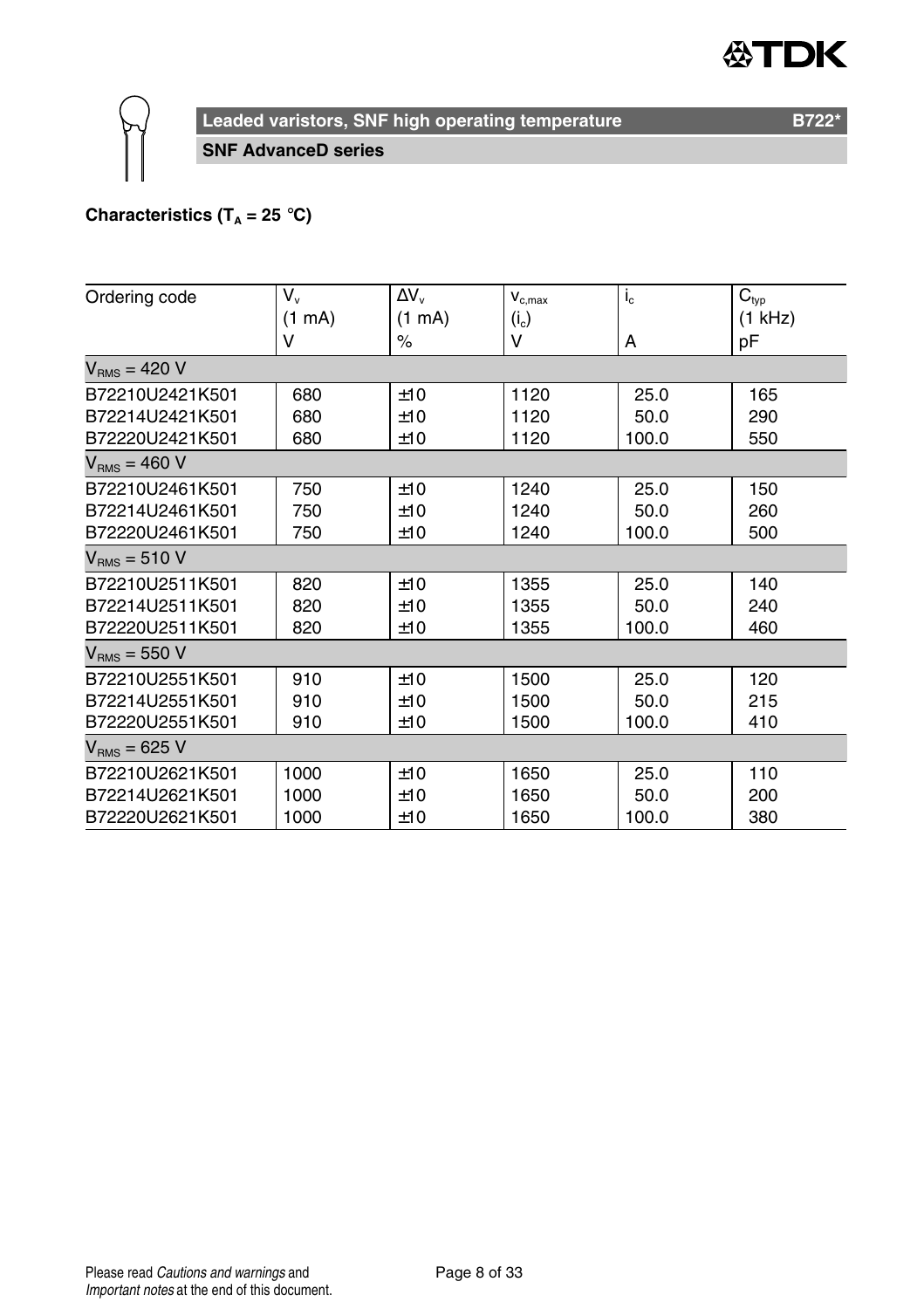

#### **SNF AdvanceD series**

#### **Dimensional drawings Weight**



| Nominal diameter   V <sub>RMS</sub> |                                                                                                                                                                            | Weight |
|-------------------------------------|----------------------------------------------------------------------------------------------------------------------------------------------------------------------------|--------|
| mm                                  |                                                                                                                                                                            | g      |
|                                     | $\begin{array}{ l l } \hline 130\;  \; 320 & 0.6\;  \; 1.0 \\ 130\;  \; 625 & 1.6\;  \; 3.0 \\ 130\;  \; 625 & 2.8\;  \; 4.4 \\ 130\;  \; 625 & 6.0\;  \; 9.4 \end{array}$ |        |
| 10                                  |                                                                                                                                                                            |        |
| 14                                  |                                                                                                                                                                            |        |
| 20                                  |                                                                                                                                                                            |        |

The weight of varistors in between these voltage classes can be interpolated.

1) Seating plane to IEC 60717

VAR0727-N-E

**Please note:** Paint legs may have cracks or chips due to the mechanical forces acting on the wires, but this does not affect the performance of the component.

#### **Dimensions**

| Ordering code     | [e] $\pm$ 1 | a (typical) | $W_{\text{max}}$ | th $_{\text{max}}$ | $h_{\text{max}}$ | I <sub>min</sub> | $d \pm 0.05$ |
|-------------------|-------------|-------------|------------------|--------------------|------------------|------------------|--------------|
|                   | mm          | mm          | mm               | mm                 | mm               | mm               | mm           |
| $V_{RMS}$ = 130 V |             |             |                  |                    |                  |                  |              |
| B72205U2131K501   | 5.0         | 1.6         | 9.0              | 6.9                | 13.0             | 25.0             | 0.6          |
| B72207U2131K501   | 5.0         | 1.6         | 11.0             | 6.9                | 15.5             | 25.0             | 0.6          |
| B72210U2131K501   | 7.5         | 1.8         | 14.0             | 7.5                | 19.0             | 25.0             | 0.8          |
| B72214U2131K501   | 7.5         | 1.9         | 17.5             | 7.6                | 23.0             | 25.0             | 0.8          |
| B72220U2131K501   | 10.0        | 2.0         | 23.5             | 8.0                | 30.0             | 25.0             | 1.0          |
| $V_{BMS}$ = 140 V |             |             |                  |                    |                  |                  |              |
| B72205U2141K501   | 5.0         | 1.7         | 9.0              | 7.0                | 13.0             | 25.0             | 0.6          |
| B72207U2141K501   | 5.0         | 1.7         | 11.0             | 7.0                | 15.5             | 25.0             | 0.6          |
| B72210U2141K501   | 7.5         | 1.9         | 14.0             | 7.6                | 19.0             | 25.0             | 0.8          |
| B72214U2141K501   | 7.5         | 2.0         | 17.5             | 7.7                | 23.0             | 25.0             | 0.8          |
| B72220U2141K501   | 10.0        | 2.1         | 23.5             | 8.1                | 30.0             | 25.0             | 1.0          |
| $V_{BMS}$ = 150 V |             |             |                  |                    |                  |                  |              |
| B72205U2151K501   | 5.0         | 1.8         | 9.0              | 7.1                | 13.0             | 25.0             | 0.6          |
| B72207U2151K501   | 5.0         | 1.8         | 11.0             | 7.1                | 15.5             | 25.0             | 0.6          |
| B72210U2151K501   | 7.5         | 2.0         | 14.0             | 7.7                | 19.0             | 25.0             | 0.8          |
| B72214U2151K501   | 7.5         | 2.1         | 17.5             | 7.8                | 23.0             | 25.0             | 0.8          |
| B72220U2151K501   | 10.0        | 2.2         | 23.5             | 8.2                | 30.0             | 25.0             | 1.0          |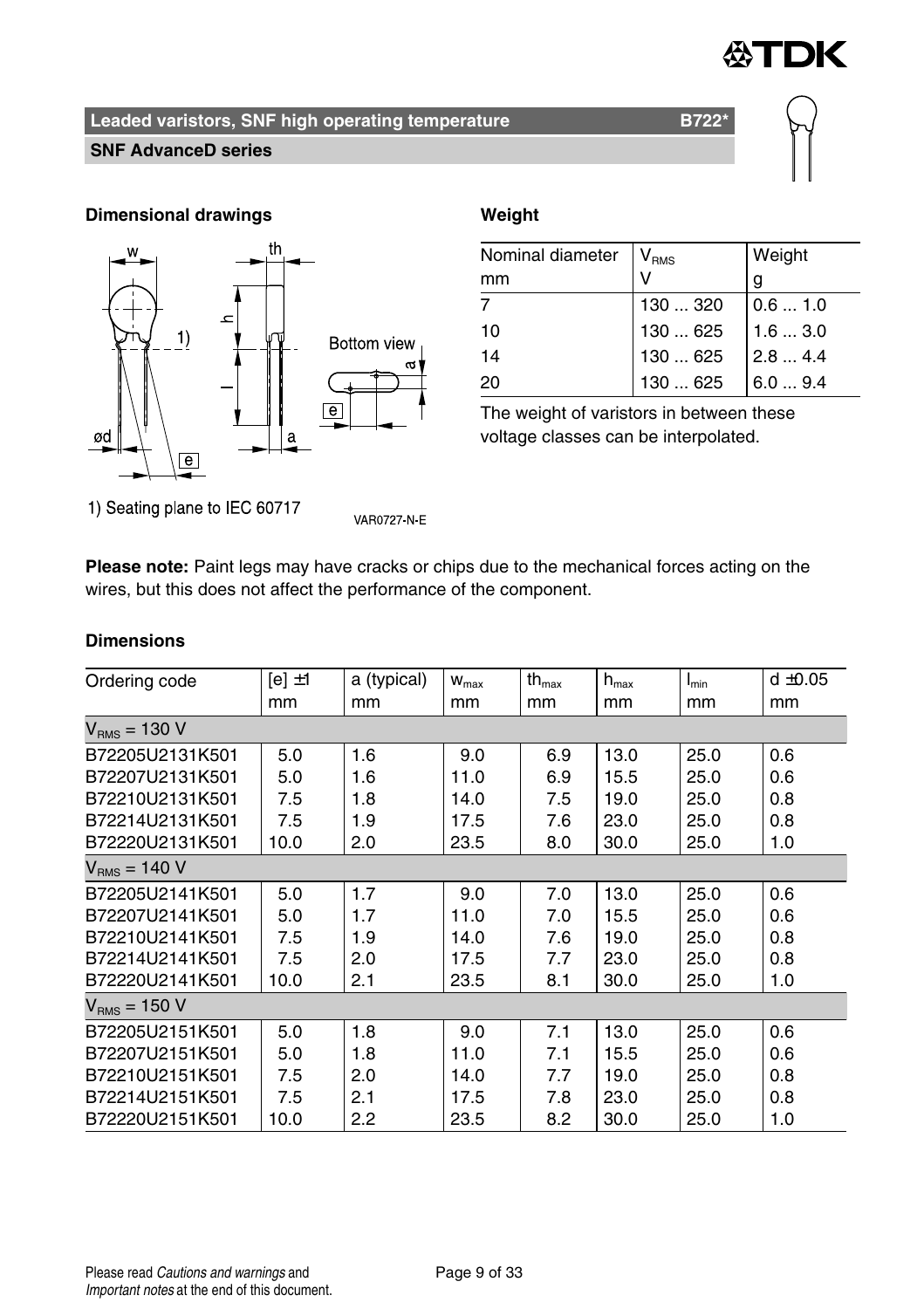



#### **SNF AdvanceD series**

| Ordering code   | $[e] \pm 1$ | a (typical) | $W_{\text{max}}$ | $\operatorname{\mathsf{th}}_{\max}$ | $\mathsf{h}_{\mathsf{max}}$ | $I_{min}$ | $d \pm 0.05$ |
|-----------------|-------------|-------------|------------------|-------------------------------------|-----------------------------|-----------|--------------|
|                 | mm          | mm          | mm               | mm                                  | mm                          | mm        | mm           |
| $VRMS = 175 V$  |             |             |                  |                                     |                             |           |              |
| B72205U2171K501 | 5.0         | 2.0         | 9.0              | 7.3                                 | 13.0                        | 25.0      | 0.6          |
| B72207U2171K501 | 5.0         | 2.0         | 11.0             | 7.3                                 | 15.5                        | 25.0      | 0.6          |
| B72210U2171K501 | 7.5         | 2.2         | 14.0             | 7.9                                 | 19.0                        | 25.0      | 0.8          |
| B72214U2171K501 | 7.5         | 2.2         | 17.5             | 7.9                                 | 23.0                        | 25.0      | 0.8          |
| B72220U2171K501 | 10.0        | 2.3         | 23.5             | 8.3                                 | 30.0                        | 25.0      | 1.0          |
| $VRMS = 210 V$  |             |             |                  |                                     |                             |           |              |
| B72205U2211K501 | 5.0         | 1.7         | 9.0              | 7.2                                 | 13.0                        | 25.0      | 0.6          |
| B72207U2211K501 | 5.0         | 1.7         | 11.0             | 7.2                                 | 15.5                        | 25.0      | 0.6          |
| B72210U2211K501 | 7.5         | 1.9         | 14.0             | 8.0                                 | 19.0                        | 25.0      | 0.8          |
| B72214U2211K501 | 7.5         | 1.9         | 17.5             | 8.0                                 | 23.0                        | 25.0      | 0.8          |
| B72220U2211K501 | 10.0        | 2.2         | 23.5             | 8.4                                 | 30.0                        | 25.0      | 1.0          |
| $VRMS = 230 V$  |             |             |                  |                                     |                             |           |              |
| B72205U2231K501 | 5.0         | 1.5         | 9.0              | 7.4                                 | 13.0                        | 25.0      | 0.6          |
| B72207U2231K501 | 5.0         | 1.5         | 11.0             | 7.4                                 | 15.5                        | 25.0      | 0.6          |
| B72210U2231K501 | 7.5         | 1.7         | 14.0             | 8.0                                 | 19.0                        | 25.0      | 0.8          |
| B72214U2231K501 | 7.5         | 1.7         | 17.5             | 8.1                                 | 23.0                        | 25.0      | 0.8          |
| B72220U2231K501 | 10.0        | 1.8         | 23.5             | 8.5                                 | 30.0                        | 25.0      | 1.0          |
| $VRMS = 250 V$  |             |             |                  |                                     |                             |           |              |
| B72205U2251K501 | 5.0         | 1.5         | 9.0              | 7.5                                 | 13.0                        | 25.0      | 0.6          |
| B72207U2251K501 | 5.0         | 1.5         | 11.0             | 7.5                                 | 15.5                        | 25.0      | 0.6          |
| B72210U2251K501 | 7.5         | 1.7         | 14.0             | 8.2                                 | 19.0                        | 25.0      | 0.8          |
| B72214U2251K501 | 7.5         | 1.7         | 17.5             | 8.2                                 | 23.0                        | 25.0      | 0.8          |
| B72220U2251K501 | 10.0        | 1.9         | 23.5             | 8.7                                 | 30.0                        | 25.0      | 1.0          |
| $VRMS = 275 V$  |             |             |                  |                                     |                             |           |              |
| B72205U2271K501 | 5.0         | 1.6         | 9.0              | 7.6                                 | 13.0                        | 25.0      | 0.6          |
| B72207U2271K501 | 5.0         | 1.6         | 11.0             | 7.6                                 | 15.5                        | 25.0      | 0.6          |
| B72210U2271K501 | 7.5         | 1.8         | 14.0             | 8.4                                 | 19.0                        | 25.0      | 0.8          |
| B72214U2271K501 | 7.5         | 1.8         | 17.5             | 8.4                                 | 23.0                        | 25.0      | 0.8          |
| B72220U2271K501 | 10.0        | 2.0         | 23.5             | 8.8                                 | 30.0                        | 25.0      | 1.0          |
| $VRMS = 300 V$  |             |             |                  |                                     |                             |           |              |
| B72205U2301K501 | 5.0         | 1.7         | 9.0              | 7.7                                 | 13.0                        | 25.0      | 0.6          |
| B72207U2301K501 | 5.0         | 1.7         | 11.0             | 7.7                                 | 15.5                        | 25.0      | 0.6          |
| B72210U2301K501 | 7.5         | 1.9         | 14.0             | 8.6                                 | 19.0                        | 25.0      | 0.8          |
| B72214U2301K501 | 7.5         | 1.9         | 17.5             | 8.6                                 | 23.0                        | 25.0      | 0.8          |
| B72220U2301K501 | 10.0        | 2.1         | 23.5             | 9.1                                 | 30.0                        | 25.0      | 1.0          |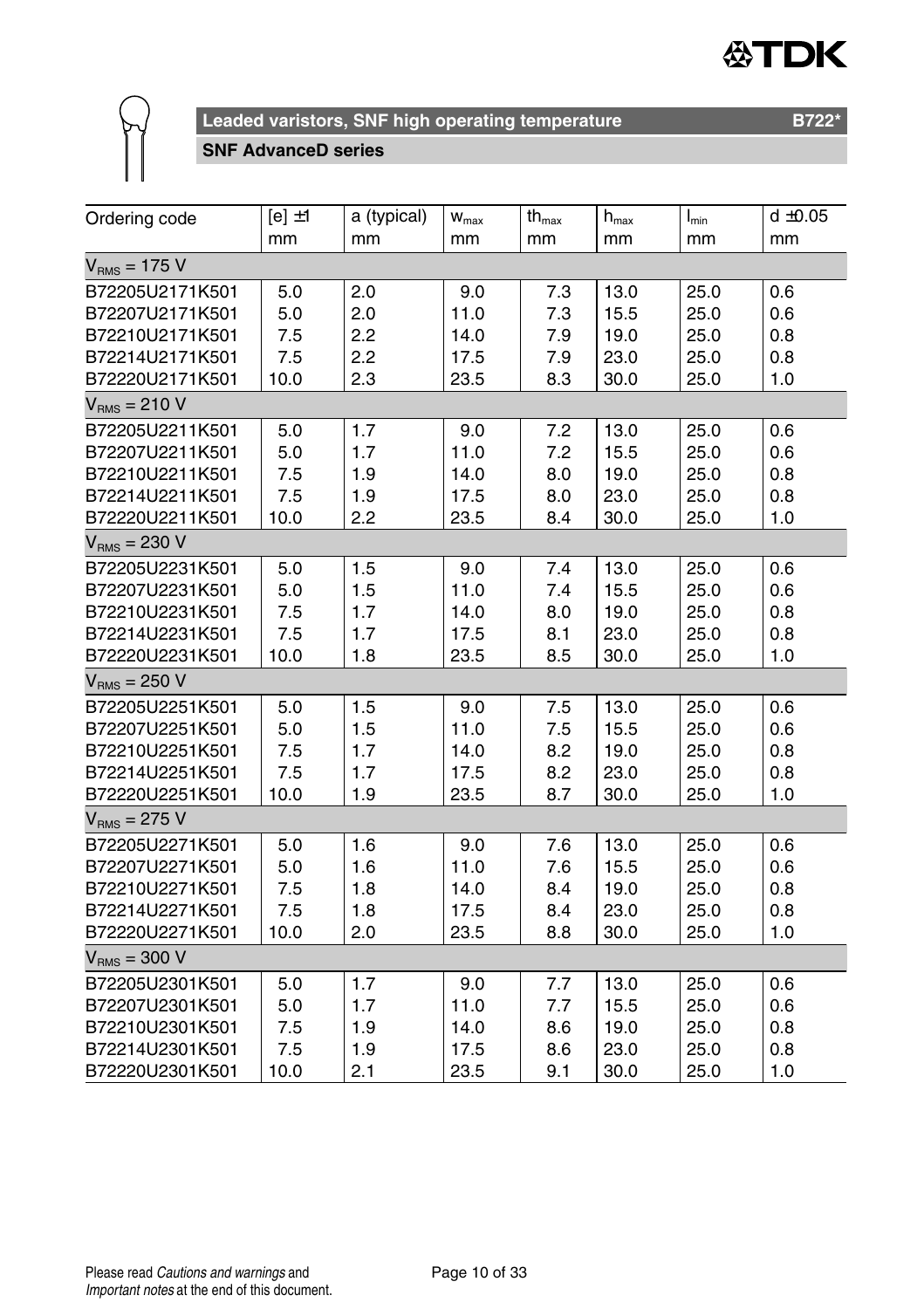# **公TDK**

 $\mathbb{Q}$ 

## **Leaded varistors, SNF high operating temperature B722\***

#### **SNF AdvanceD series**

| Ordering code     | $[e] \pm 1$ | a (typical) | $W_{max}$ | $th_{\text{max}}$ | $\mathsf{h}_{\mathsf{max}}$ | $I_{\min}$ | $d \pm 0.05$ |
|-------------------|-------------|-------------|-----------|-------------------|-----------------------------|------------|--------------|
|                   | mm          | mm          | mm        | mm                | mm                          | mm         | mm           |
| $VRMS = 320 V$    |             |             |           |                   |                             |            |              |
| B72207U2321K501   | 5.0         | 1.9         | 11.0      | 7.6               | 15.5                        | 25.0       | 0.6          |
| B72210U2321K501   | 7.5         | 2.1         | 14.0      | 8.8               | 19.5                        | 25.0       | 0.8          |
| B72214U2321K501   | 7.5         | 2.1         | 17.5      | 8.8               | 23.5                        | 25.0       | 0.8          |
| B72220U2321K501   | 10.0        | 2.3         | 23.5      | 9.2               | 30.0                        | 25.0       | 1.0          |
| $VRMS = 350 V$    |             |             |           |                   |                             |            |              |
| B72210U2351K501   | 7.5         | 2.2         | 14.0      | 9.5               | 19.5                        | 25.0       | 0.8          |
| B72214U2351K501   | 7.5         | 2.2         | 17.5      | 9.5               | 23.5                        | 25.0       | 0.8          |
| B72220U2351K501   | 10.0        | 2.4         | 23.5      | 10.0              | 30.0                        | 25.0       | 1.0          |
| $V_{BMS}$ = 385 V |             |             |           |                   |                             |            |              |
| B72210U2381K501   | 7.5         | 2.4         | 14.0      | 10.1              | 19.5                        | 25.0       | 0.8          |
| B72214U2381K501   | 7.5         | 2.4         | 17.5      | 10.1              | 23.5                        | 25.0       | 0.8          |
| B72220U2381K501   | 10.0        | 2.5         | 23.5      | 10.6              | 30.5                        | 25.0       | 1.0          |
| $VRMS = 420 V$    |             |             |           |                   |                             |            |              |
| B72210U2421K501   | 7.5         | 2.6         | 14.0      | 10.4              | 19.5                        | 25.0       | 0.8          |
| B72214U2421K501   | 7.5         | 2.6         | 17.5      | 10.5              | 23.5                        | 25.0       | 0.8          |
| B72220U2421K501   | 10.0        | 2.7         | 23.5      | 10.9              | 30.5                        | 25.0       | 1.0          |
| $VRMS = 460 V$    |             |             |           |                   |                             |            |              |
| B72210U2461K501   | 7.5         | 2.8         | 14.0      | 10.7              | 19.5                        | 25.0       | 0.8          |
| B72214U2461K501   | 7.5         | 2.8         | 17.5      | 10.8              | 23.5                        | 25.0       | 0.8          |
| B72220U2461K501   | 10.0        | 3.0         | 23.5      | 11.2              | 30.5                        | 25.0       | 1.0          |
| $VRMS = 510 V$    |             |             |           |                   |                             |            |              |
| B72210U2511K501   | 7.5         | 3.1         | 14.0      | 11.0              | 19.5                        | 25.0       | 0.8          |
| B72214U2511K501   | 7.5         | 3.1         | 17.5      | 11.1              | 23.5                        | 25.0       | 0.8          |
| B72220U2511K501   | 10.0        | 3.2         | 23.5      | 11.6              | 30.5                        | 25.0       | 1.0          |
| $VRMS = 550 V$    |             |             |           |                   |                             |            |              |
| B72210U2551K501   | 7.5         | 3.4         | 14.0      | 114               | 19.5                        | 25.0       | 0.8          |
| B72214U2551K501   | 7.5         | 3.4         | 17.5      | 11.5              | 23.5                        | 25.0       | 0.8          |
| B72220U2551K501   | 10.0        | 3.6         | 3         | 12.0              | 30.5                        | 25.0       | 1.0          |
| $VRMS = 625 V$    |             |             |           |                   |                             |            |              |
| B72210U2621K501   | 7.5         | 3.7         | 14.0      | 11.8              | 19.5                        | 25.0       | 0.8          |
| B72214U2621K501   | 7.5         | 3.7         | 17.5      | 11.9              | 23.5                        | 25.0       | 0.8          |
| B72220U2621K501   | 10.0        | 3.9         | 23.5      | 12.4              | 30.5                        | 25.0       | 1.0          |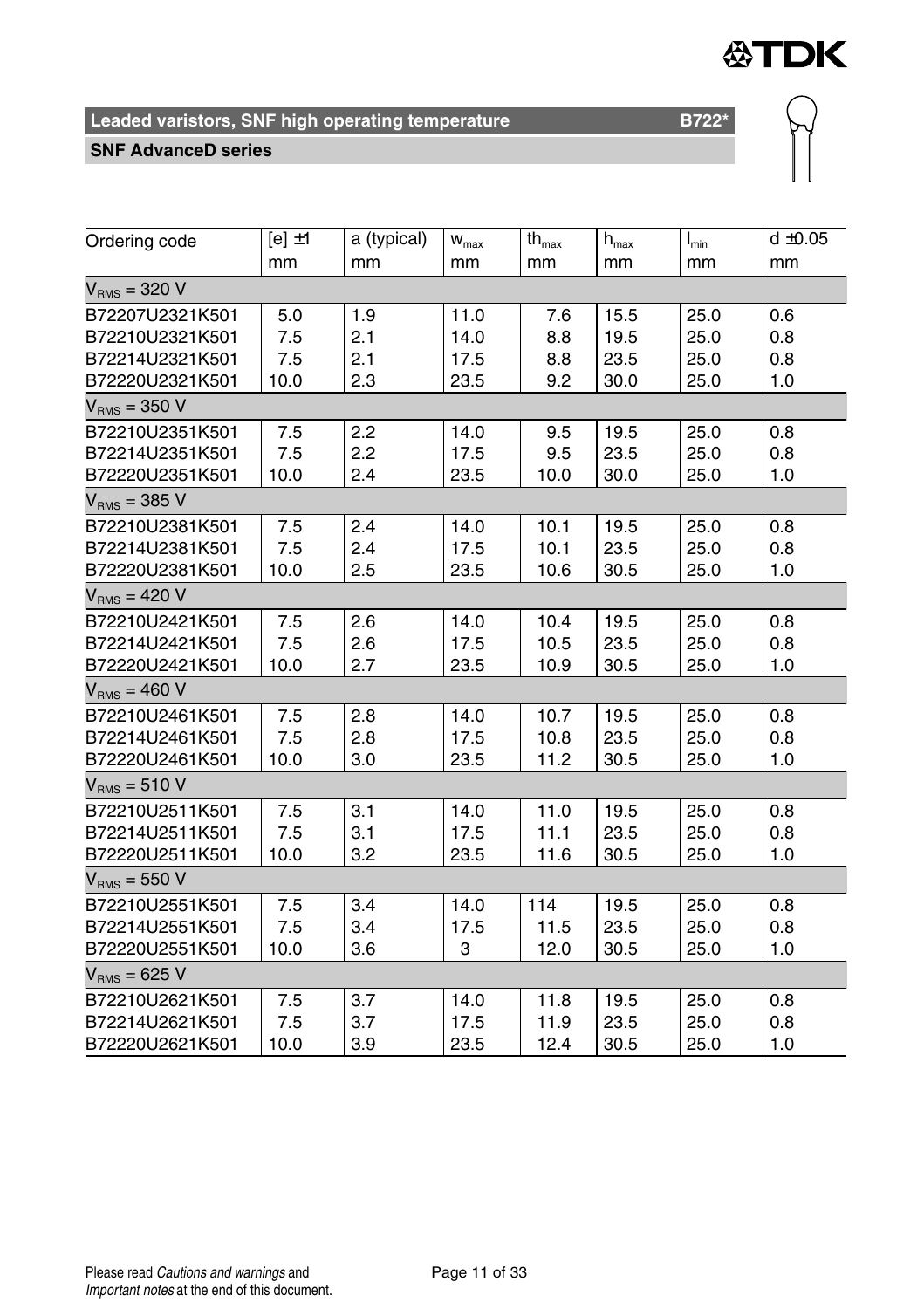



**Leaded varistors, SNF high operating temperature B722\*** B722\* **SNF AdvanceD series**

## **Reliability data**

| Test                                       | Test methods/ conditions                                                                                                                                                                                                                                                                                                                                                                                       | Requirement                                                                                           |
|--------------------------------------------|----------------------------------------------------------------------------------------------------------------------------------------------------------------------------------------------------------------------------------------------------------------------------------------------------------------------------------------------------------------------------------------------------------------|-------------------------------------------------------------------------------------------------------|
| Varistor voltage                           | The voltage between two terminals with<br>the specified measuring current applied<br>is called $V_v$ (1 mA <sub>pc</sub> @ 0.2  2 s).                                                                                                                                                                                                                                                                          | To meet the specified value                                                                           |
| Clamping voltage                           | The maximum voltage between two<br>terminals with the specified standard<br>impulse current (8/20 µs) applied.                                                                                                                                                                                                                                                                                                 | To meet the specified value                                                                           |
| Endurance at upper<br>category temperature | 1000 h at UCT<br>After having continuously applied the<br>maximum allowable AC voltage at UCT<br>$\pm 2$ °C for 1000 h, the specimen shall be<br>stored at room temperature and normal<br>humidity for 1 to 2 h.<br>Thereafter, the change of $V_v$ shall be<br>measured.                                                                                                                                      | $ \Delta V/V$ (1 mA) $ \leq 10\%$                                                                     |
| Surge current derating,<br>$8/20 \,\mu s$  | 10 surge currents (8/20 µs), unipolar,<br>interval 30 s, amplitude corresponding to<br>derating curve for 10 impulses at 20 µs                                                                                                                                                                                                                                                                                 | $ \Delta V/V$ (1 mA) $ \leq 10\%$<br>(measured in direction of<br>surge current)<br>No visible damage |
| Surge current derating,<br>2 ms            | 10 surge currents (2 ms), unipolar,<br>interval 120 s, amplitude corresponding<br>to derating curve for 10 impulses at 2 ms                                                                                                                                                                                                                                                                                    | $ \Delta$ V/V (1 mA) $ \leq$ 10%<br>(measured in direction of<br>surge current)<br>No visible damage  |
| Electric strength                          | IEC 61051-1, test 4.9.2<br>Metal balls method, $2500$ $V_{\text{RMS}}$ , 60 s<br>The varistor is placed in a container<br>holding $1.6 \pm 0.2$ mm diameter metal<br>balls such that only the terminations of<br>the varistor are protruding.<br>The specified voltage shall be applied<br>between both terminals of the specimen<br>connected together and the electrode<br>inserted between the metal balls. | No breakdown                                                                                          |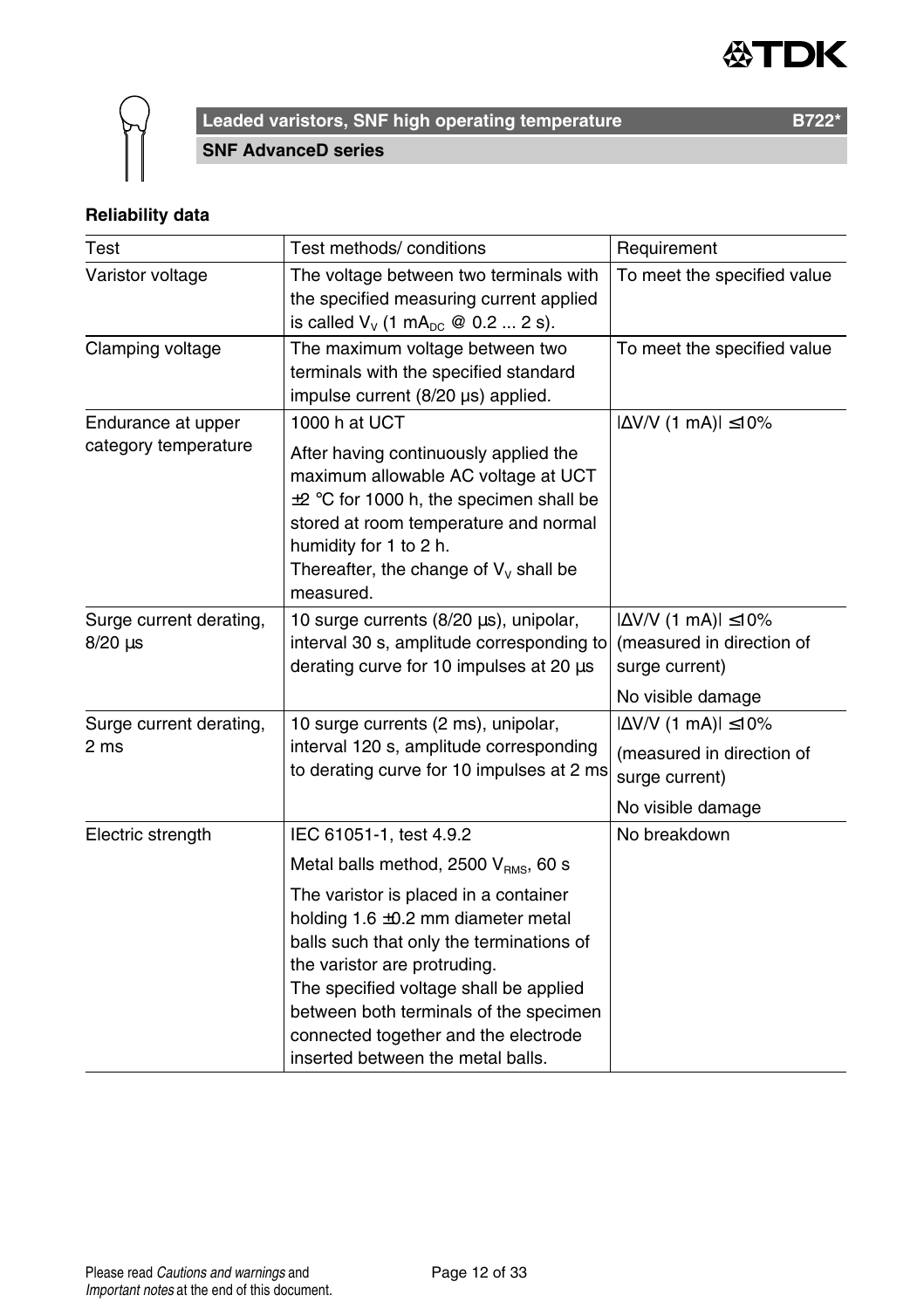

# Leaded varistors, SNF high operating temperature **B722\***<br>
SNF AdvanceD series

#### **SNF AdvanceD series**



| Test                                                                                                                                                                                                                                                                                                                                                                                                                                                                                                                                                | Test methods/ conditions                                                                                                                                                                                                                                                           | Requirement                                                                                                                                                                                                                                                                                                                                                                                                                                                              |
|-----------------------------------------------------------------------------------------------------------------------------------------------------------------------------------------------------------------------------------------------------------------------------------------------------------------------------------------------------------------------------------------------------------------------------------------------------------------------------------------------------------------------------------------------------|------------------------------------------------------------------------------------------------------------------------------------------------------------------------------------------------------------------------------------------------------------------------------------|--------------------------------------------------------------------------------------------------------------------------------------------------------------------------------------------------------------------------------------------------------------------------------------------------------------------------------------------------------------------------------------------------------------------------------------------------------------------------|
| The specimen shall be subjected to:<br>Climatic sequence<br>a) dry heat at UCT, 16 h, IEC 60068-2-2.<br>test Ba<br>b) damp heat, 1st cycle:<br>55 °C, 93% r. H., 24 h, IEC<br>60068-2-30, test Db<br>c) cold, LCT, 2 h, IEC 60068-2-1, test Aa<br>d) damp heat, additional 5 cycles:<br>55 °C/25 °C, 93% r. H., 24 h/cycle,<br>IEC 60068-2-30, test Db.<br>Then the specimen shall be stored at<br>room temperature and normal humidity<br>for $1$ to $2$ h.<br>Thereafter, the change of $V_v$ shall be<br>measured. Thereafter, insulation resis- |                                                                                                                                                                                                                                                                                    | $ \Delta$ V/V (1 mA) $ \leq$ 10%<br>$R_{ins} \ge 100 M\Omega$                                                                                                                                                                                                                                                                                                                                                                                                            |
|                                                                                                                                                                                                                                                                                                                                                                                                                                                                                                                                                     | tance $R_{ins}$ shall be measured at<br>$V = 500 V.$                                                                                                                                                                                                                               |                                                                                                                                                                                                                                                                                                                                                                                                                                                                          |
| Rapid change of<br>temperature<br>Damp heat                                                                                                                                                                                                                                                                                                                                                                                                                                                                                                         | IEC 60068-2-14, test Na, LCT/UCT,<br>dwell time 10 min, 1000 cycles<br>IEC 60068-2-78, test Cy<br>85 °C, 85% r. H., 0.85 * V <sub>v</sub> (1 mA), 1000                                                                                                                             | $ \Delta V/V$ (1 mA) $ \leq 5\%$<br>No visible damage<br>$ \Delta$ V/V (1 mA) $ \leq$ 10%<br>No visible damage                                                                                                                                                                                                                                                                                                                                                           |
|                                                                                                                                                                                                                                                                                                                                                                                                                                                                                                                                                     | h                                                                                                                                                                                                                                                                                  |                                                                                                                                                                                                                                                                                                                                                                                                                                                                          |
| Solderability                                                                                                                                                                                                                                                                                                                                                                                                                                                                                                                                       | IEC 60068-2-20, test Ta,<br>method 1 with modified conditions for<br>lead-free solder alloys: 245 °C, 3 s:<br>After dipping the terminals to a depth of<br>approximately 3 mm from the body in a<br>soldering bath of 245 °C for 3 s, the<br>terminals shall be visually examined. | The inspection shall be<br>carried out under adequate<br>light with normal eyesight or<br>with the assistance of a<br>magnifier capable of giving a<br>magnification of 4 to<br>10 times. The dipped surface<br>shall be covered with a<br>smooth and bright solder<br>coating with no more than<br>small amounts of scattered<br>imperfections such as<br>pinholes or un-wetted or<br>de-wetted areas. These<br>imperfections shall not be<br>concentrated in one area. |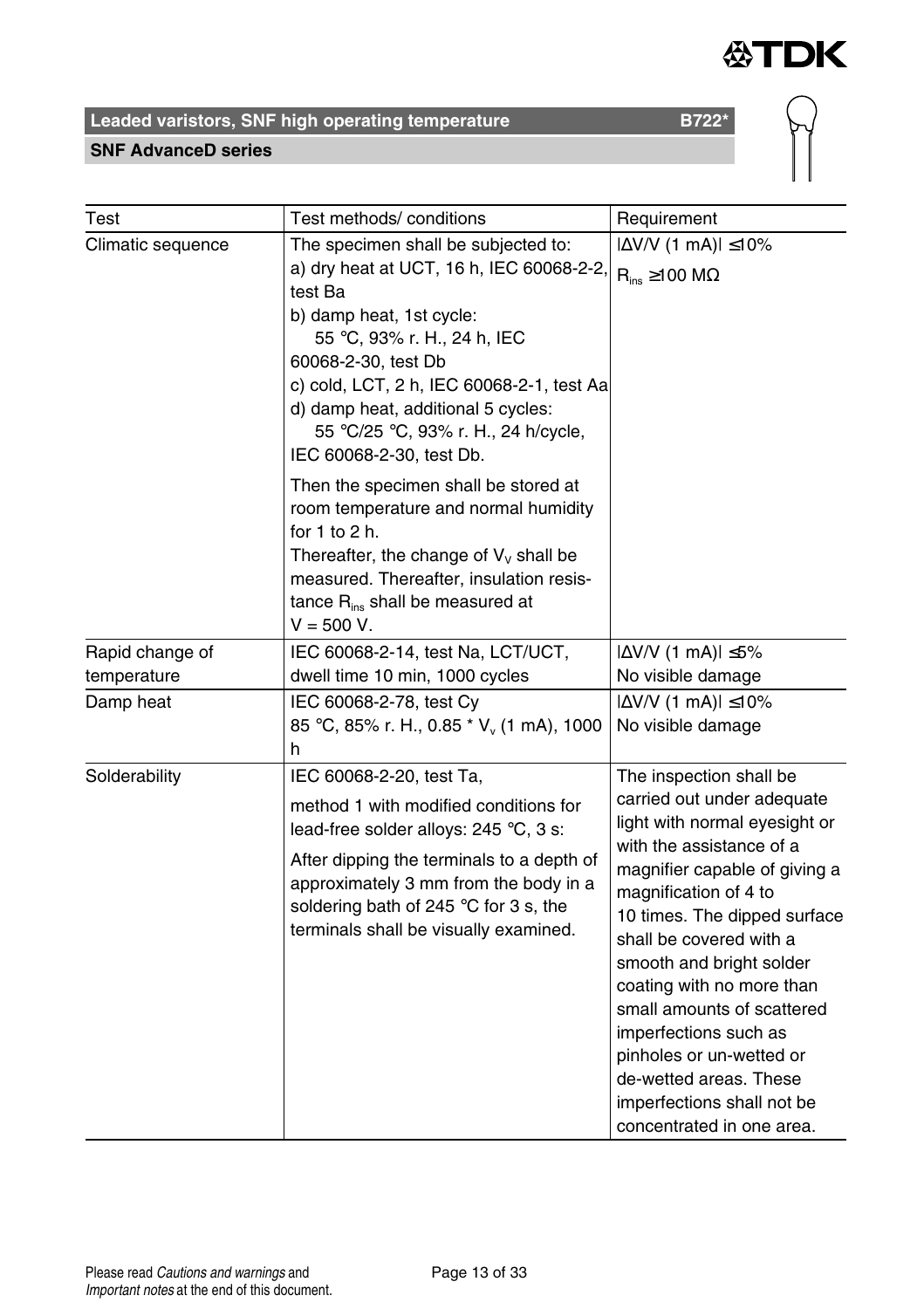



**Leaded varistors, SNF high operating temperature B722\*** B722\* **SNF AdvanceD series**

| Test                    | Test methods/ conditions                                                                                                                                                                                                                                                                                                                                         | Requirement                                           |
|-------------------------|------------------------------------------------------------------------------------------------------------------------------------------------------------------------------------------------------------------------------------------------------------------------------------------------------------------------------------------------------------------|-------------------------------------------------------|
| Resistance to soldering | IEC 60068-2-20, test Tb, method 1A,                                                                                                                                                                                                                                                                                                                              | $ \Delta$ V/V (1 mA) $ \leq$ 5%                       |
| heat                    | 260 °C, 10 s:                                                                                                                                                                                                                                                                                                                                                    | No visible damage                                     |
|                         | Each lead shall be dipped into a solder<br>bath having a temperature of 260 ±5 °C<br>to a point 2.0 to 2.5 mm from the body of<br>the specimen, be held there for $10 \pm 1$ s<br>and then be stored at room temperature<br>and normal humidity for 1 to 2 h.<br>The change of $V_v$ shall be measured and<br>the specimen shall be visually examined.           |                                                       |
| Tensile strength        | IEC 60068-2-21, test Ua1                                                                                                                                                                                                                                                                                                                                         | $ \Delta V/V$ (1 mA) $ \leq 5\%$                      |
|                         | After gradually applying the force<br>specified below and keeping the unit<br>fixed for 10 s, the terminal shall be<br>visually examined for any damage.                                                                                                                                                                                                         | No break of solder joint,<br>no wire break            |
|                         | Force for wire diameter:<br>$0.6$ mm = 10 N<br>$0.8$ mm = 10 N<br>1.0 mm = $20 N$                                                                                                                                                                                                                                                                                |                                                       |
| Vibration               | IEC 60068-2-6, test Fc, method B4<br>Frequency range: 10  55 Hz<br>Amplitude:<br>0.75 mm or 98 m/s <sup>2</sup><br>Duration:<br>6 h $(3 \cdot 2 h)$<br>Pulse:<br>sine wave<br>After repeatedly applying a single<br>harmonic vibration according to the table<br>above.<br>The change of $V_v$ shall be measured and<br>the specimen shall be visually examined. | $ \Delta V/V$ (1 mA) $ \leq 5\%$<br>No visible damage |
| <b>Bump</b>             | IEC 60068-2-29, test Eb<br>Pulse duration:<br>6 ms<br>Max. acceleration: $400 \text{ m/s}^2$<br>Number of bumps: 4000<br>Pulse:<br>half sine                                                                                                                                                                                                                     | $ \Delta V/V$ (1 mA) $ \leq 5\%$<br>No visible damage |
| Fire hazard             | IEC 60695-11-5 (needle flame test)<br>Severity: vertical 10 s                                                                                                                                                                                                                                                                                                    | 5 s max.                                              |

#### **Note:**

UCT = Upper category temperature

LCT = Lower category temperature

Rins = Insulation resistance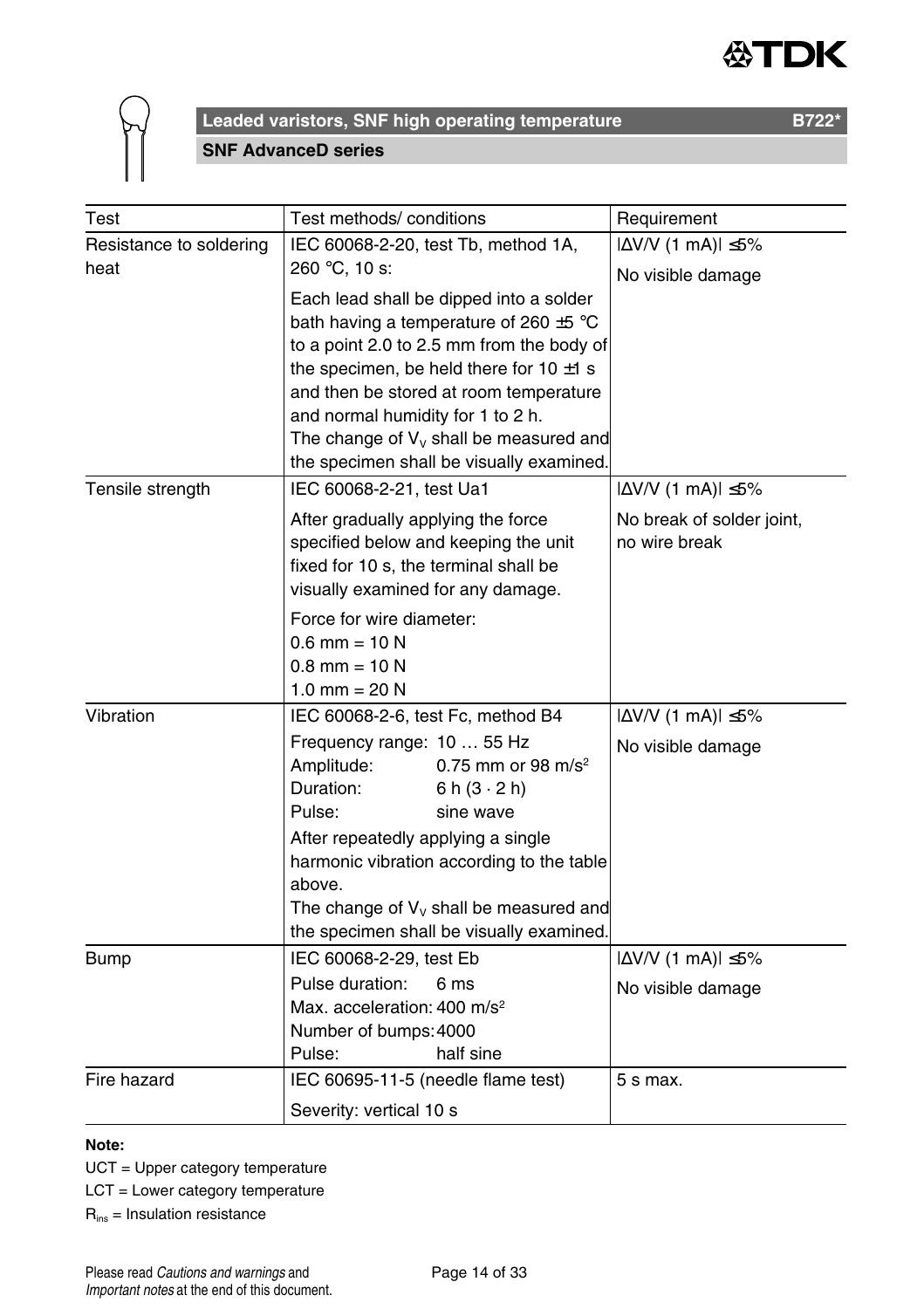∰TDK

**Leaded varistors, SNF high operating temperature B722\*** 

#### **SNF AdvanceD series**

#### **v/i characteristics**

 $v = f$  (i) - for explanation of the characteristics refer to "General technical information", 1.6.3  $A =$  Leakage current,  $B =$  Protection level } for worst-case varistor tolerances



**SIOV-SNF07 ...**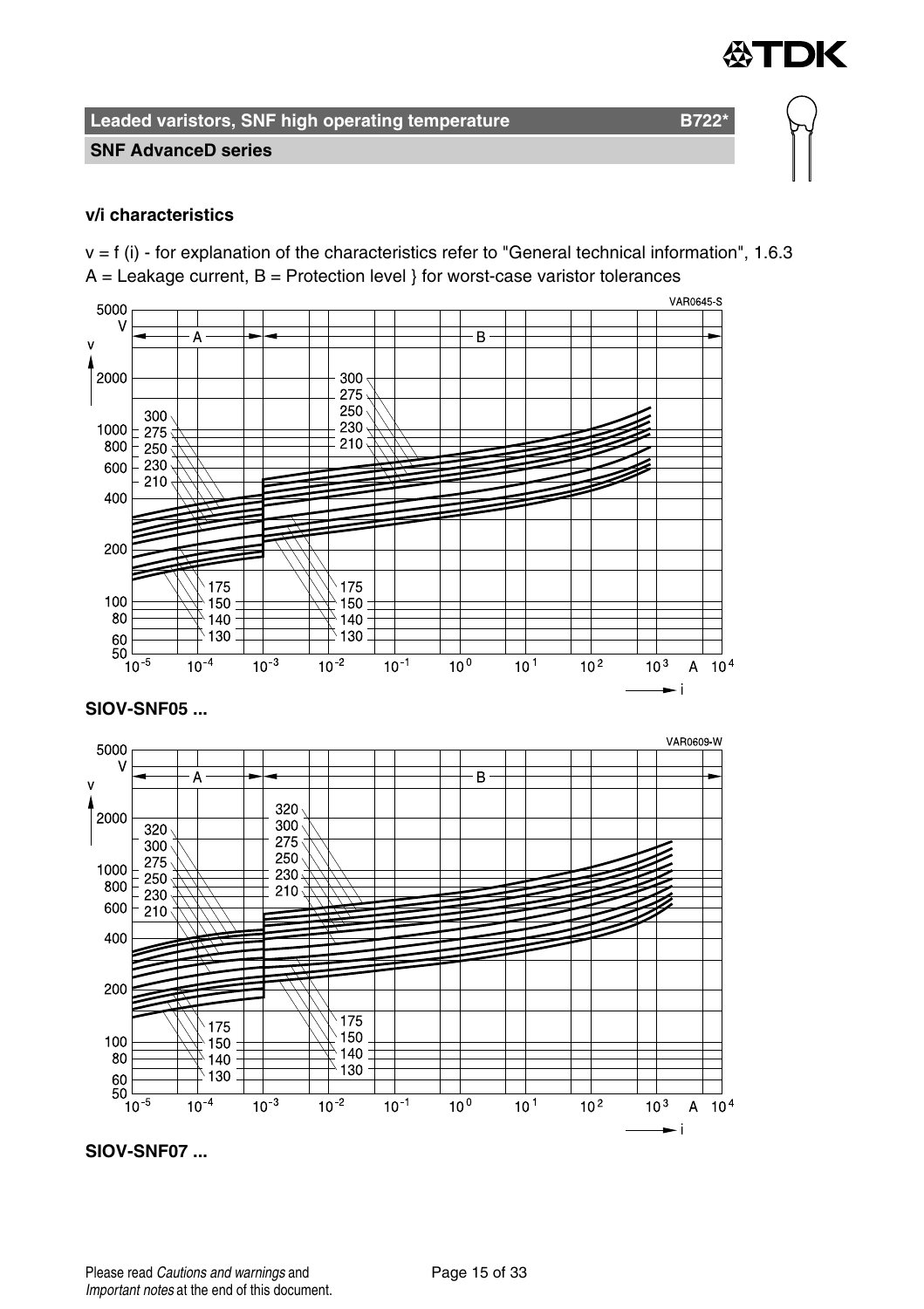



**SNF AdvanceD series**

#### **v/i characteristics**

 $v = f$  (i) - for explanation of the characteristics refer to "General technical information", 1.6.3  $A =$  Leakage current,  $B =$  Protection level } for worst-case varistor tolerances



**SIOV-SNF14 ...**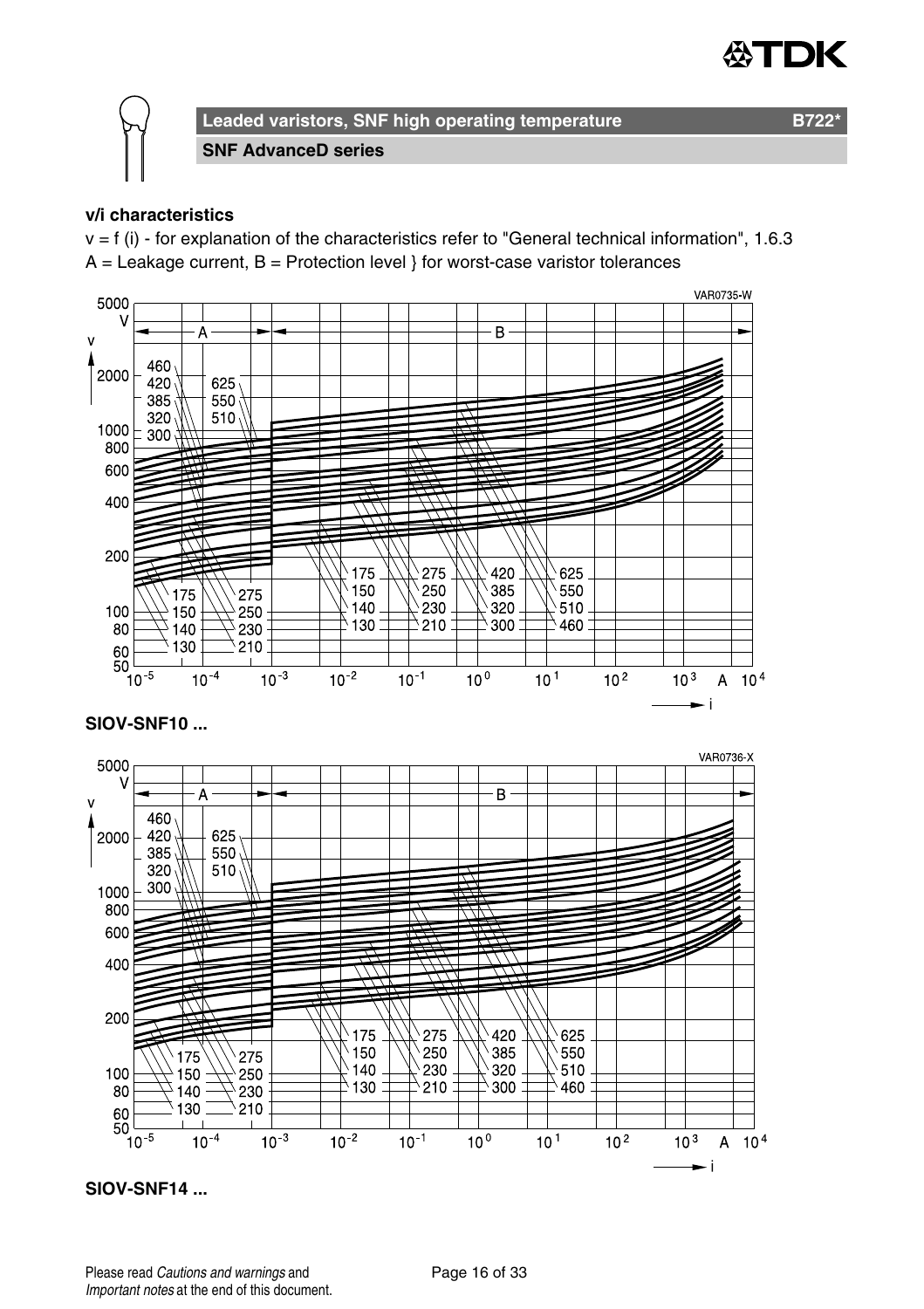

#### **SNF AdvanceD series**

#### **v/i characteristics**

 $v = f$  (i) - for explanation of the characteristics refer to "General technical information", 1.6.3  $A =$  Leakage current,  $B =$  Protection level } for worst-case varistor tolerances



**SIOV-SNF20 ...**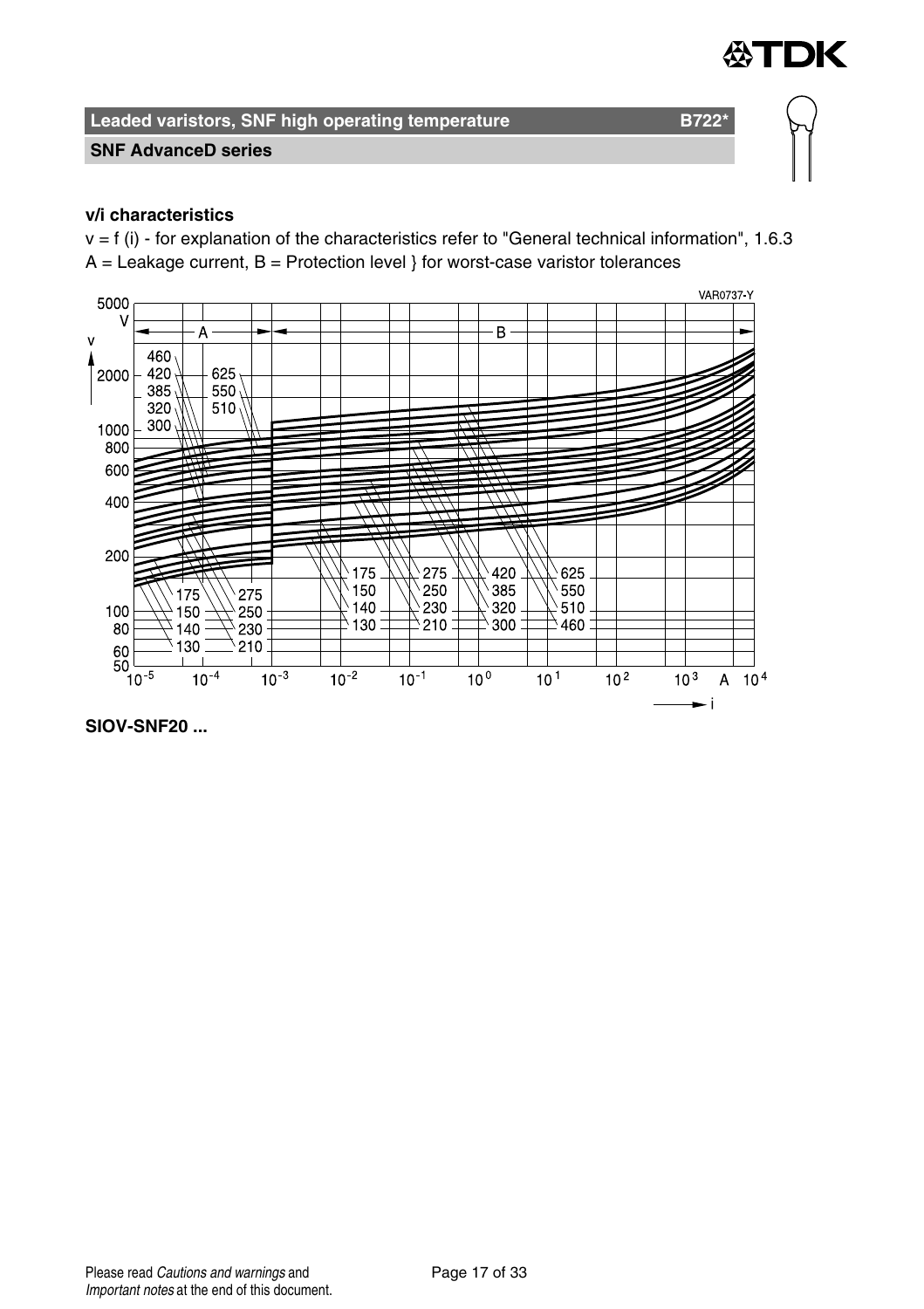



**SNF AdvanceD series**

#### **Derating curves**

Maximum surge current  $i_{max} = f(t_r)$ , pulse train)

For explanation of the derating curves refer to "General technical information", section 1.8.1



**SIOV-SNF07 ...**

Please read Cautions and warnings and <br>
Page 18 of 33 Important notes at the end of this document.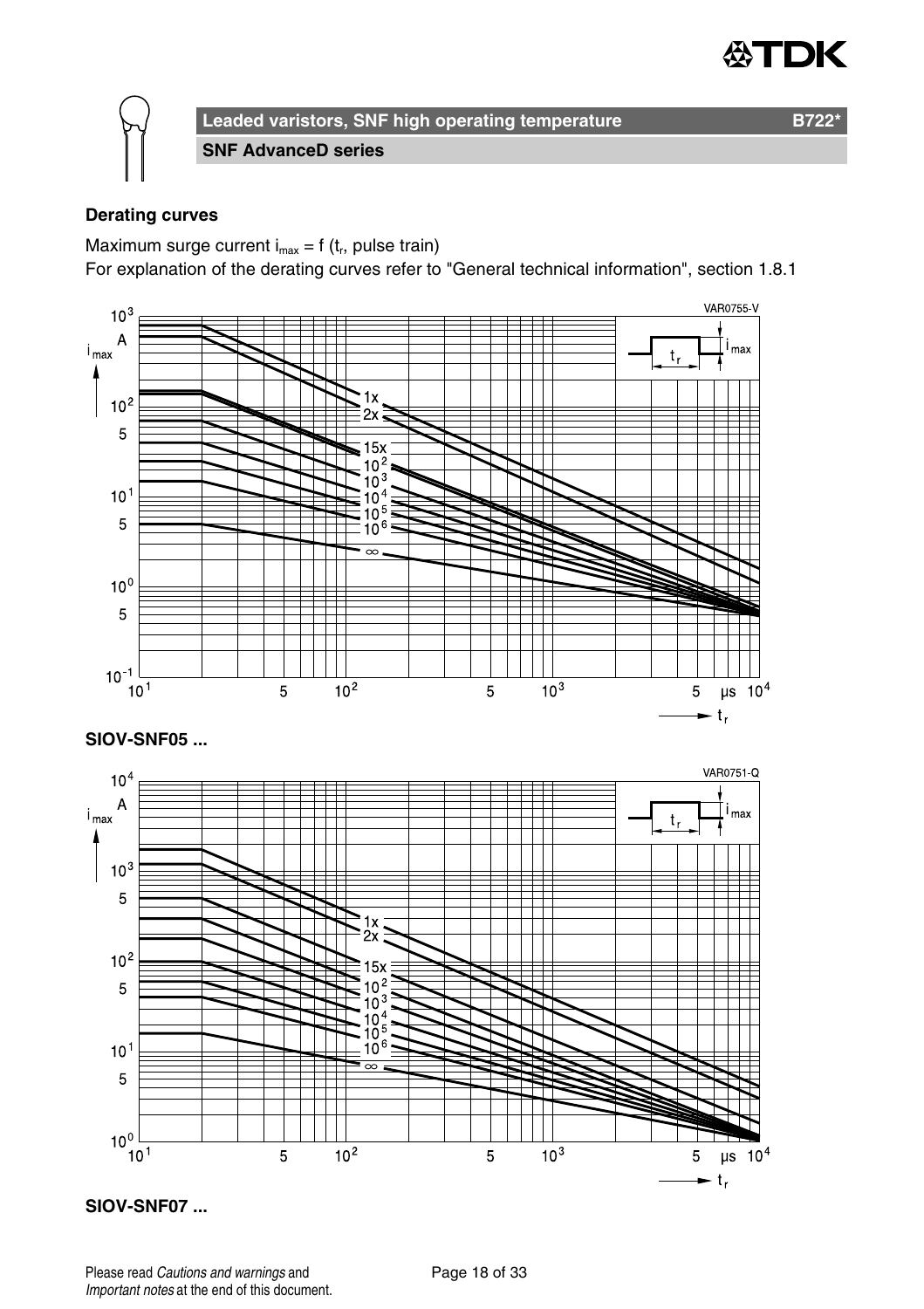

#### **SNF AdvanceD series**

#### **Derating curves**

Maximum surge current  $i_{max} = f(t_r)$ , pulse train)

For explanation of the derating curves refer to "General technical information", section 1.8.1





**SIOV-SNF10K350 ... K625E2S5K1**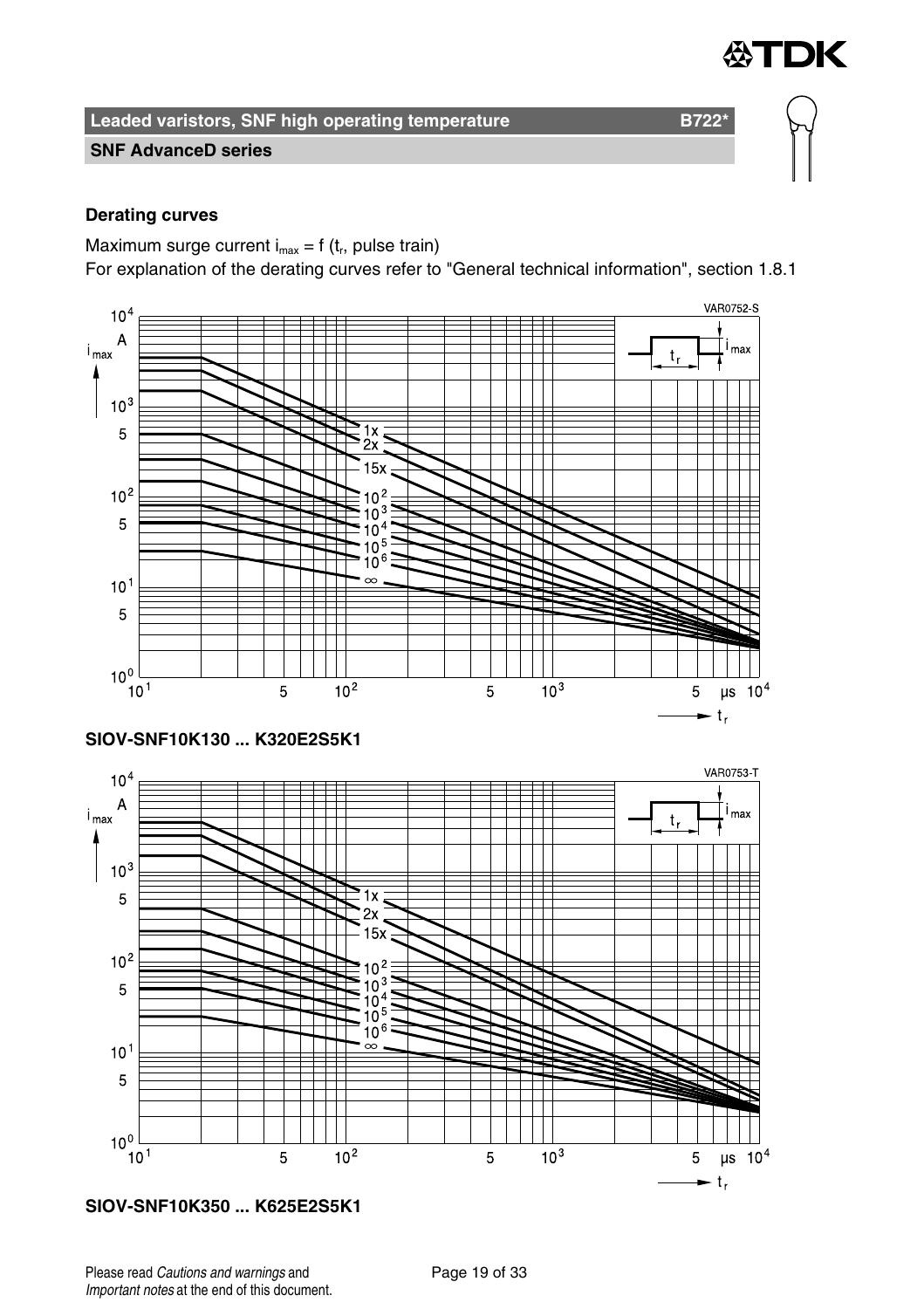



**SNF AdvanceD series**

#### **Derating curves**

Maximum surge current  $i_{max} = f(t_r)$ , pulse train)

For explanation of the derating curves refer to "General technical information", section 1.8.1



**SIOV-SNF14K350 ... K625E2S5K1**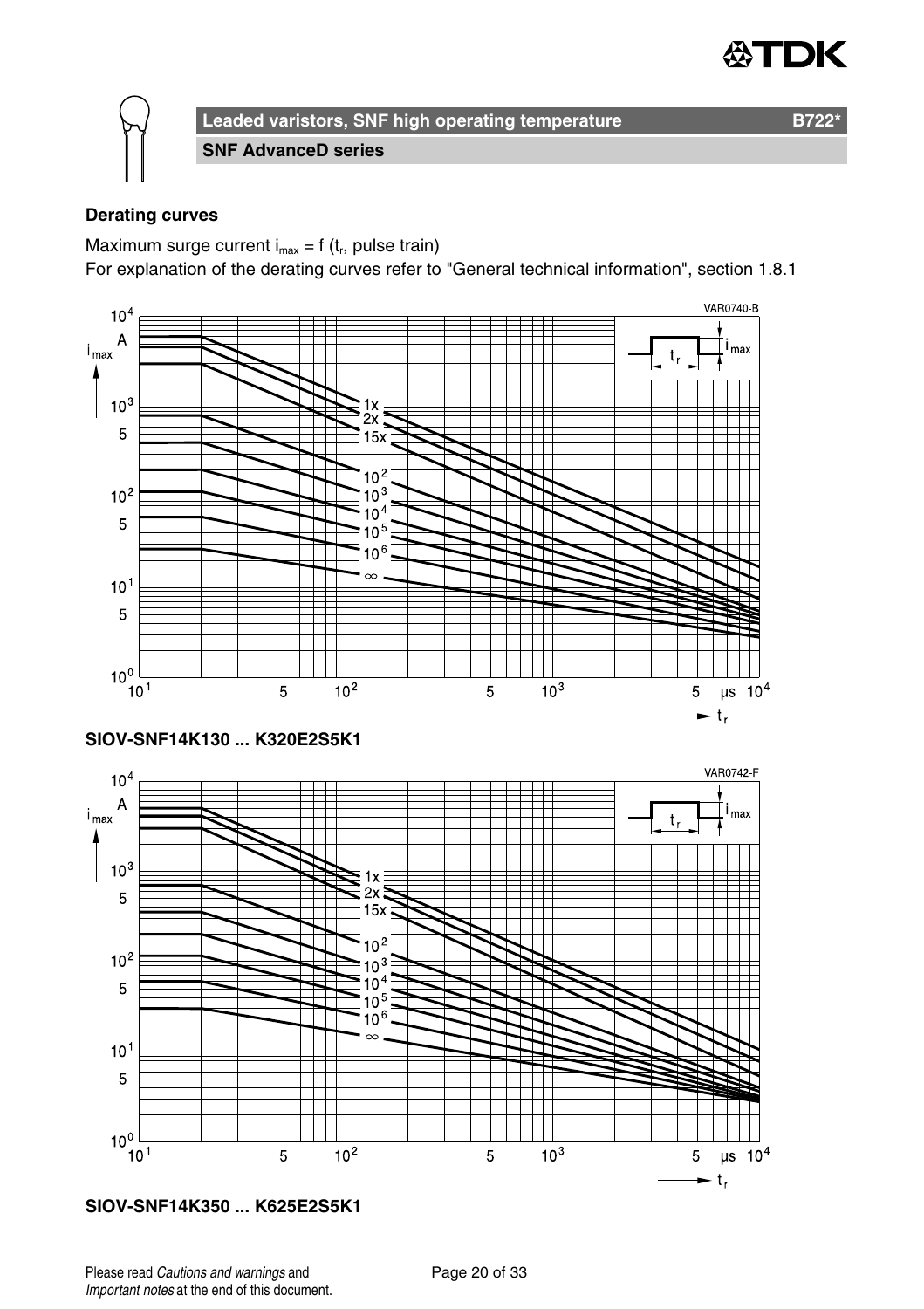

#### **SNF AdvanceD series**

#### **Derating curves**

Maximum surge current  $i_{max} = f(t_r)$ , pulse train)

For explanation of the derating curves refer to "General technical information", section 1.8.1



**SIOV-SNF20K350 ... K625E2S5K1**

 $\rightarrow$  t<sub>r</sub>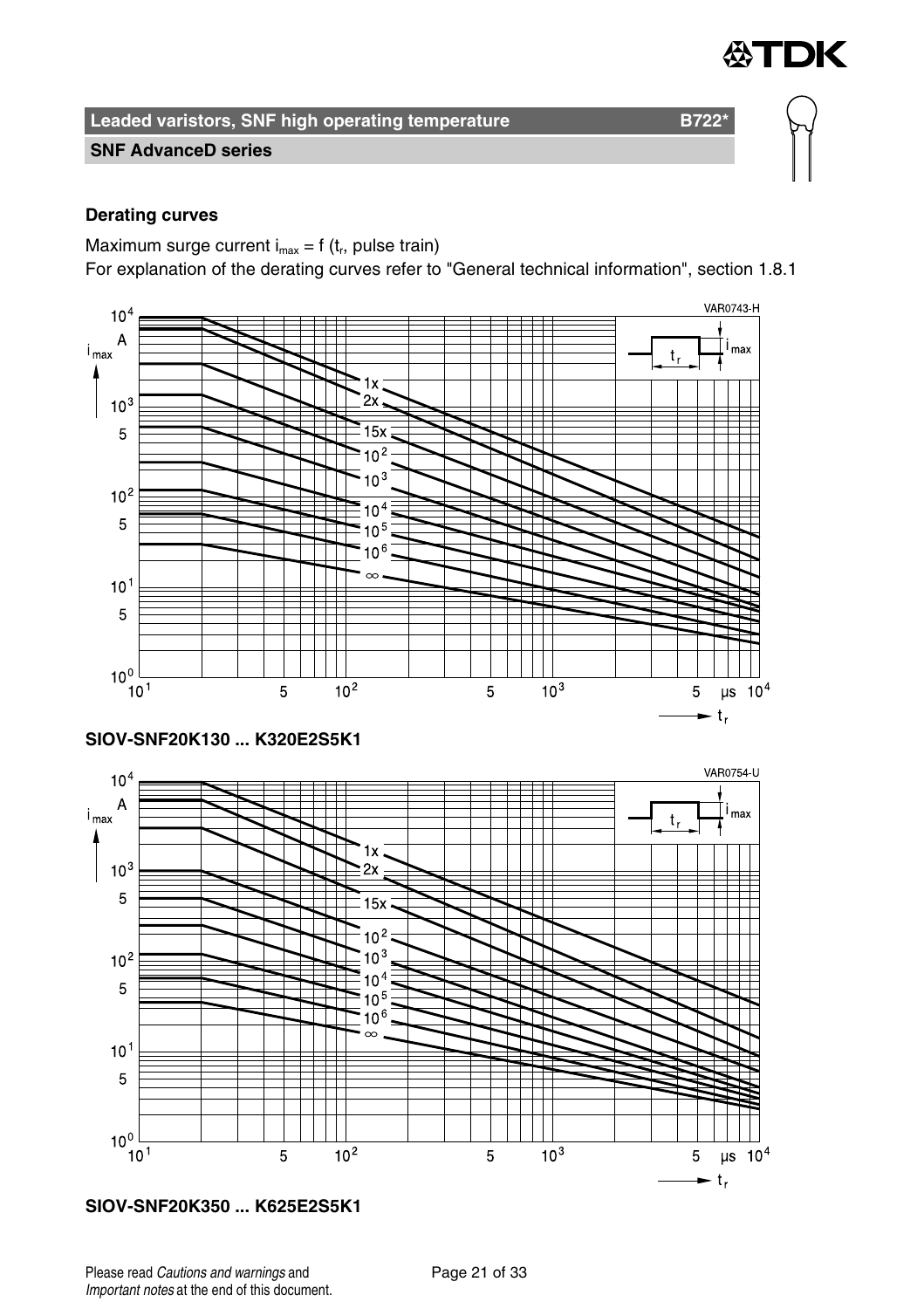# 'nК

**Leaded varistors, SNF high operating temperature B722\*** 

**SNF AdvanceD series**

#### **Taping, packaging and lead configuration**

#### **1 EPCOS ordering code system**

#### **For leaded varistors**

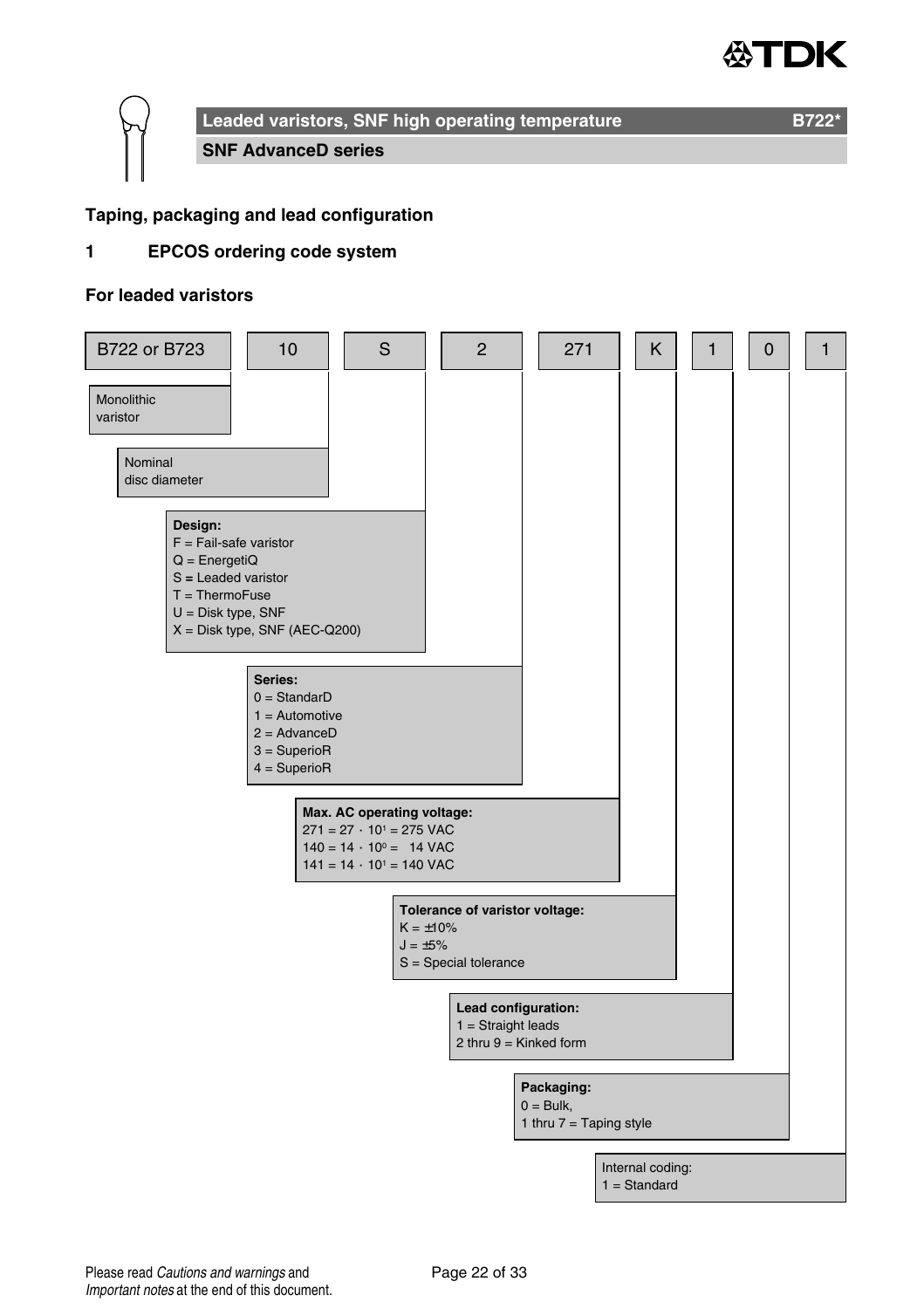

#### **SNF AdvanceD series**

#### **2 Taping and packaging of leaded varistors**

Tape packaging for lead spacing  $\boxed{e}$  = 5 fully conforms to IEC 60286-2, while for lead spacings  $\boxed{e}$  = 7.5 and 10 the taping mode is based on this standard.

#### **2.1 Taping in accordance with IEC 60286-2 for lead spacing 5.0 mm**



#### **2.2 Taping based on IEC 60286-2 for lead spacing 7.5 and 10 mm**

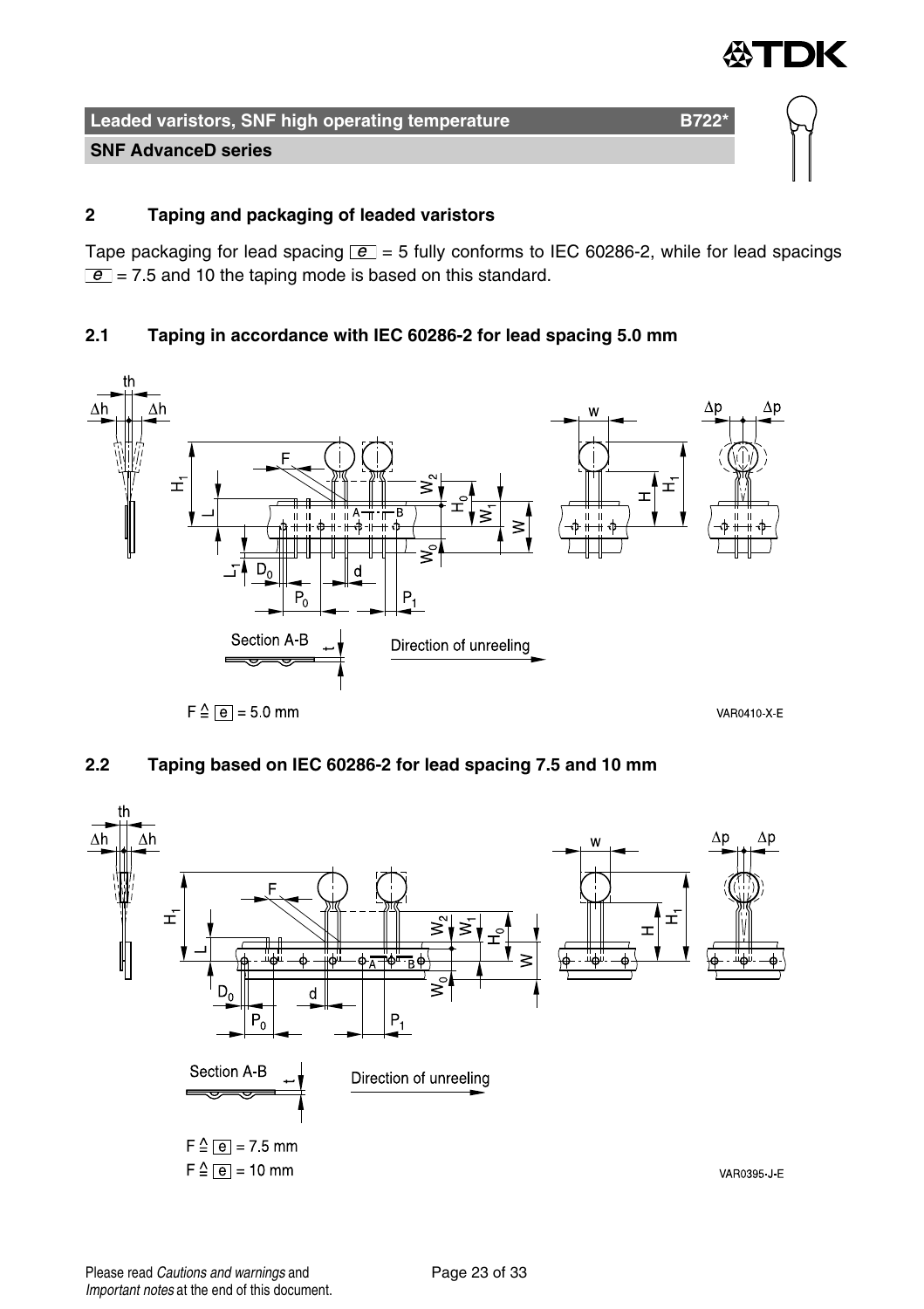#### DK Æ



**Leaded varistors, SNF high operating temperature B722** B722<sup>\*</sup>

**SNF AdvanceD series**

#### **2.3 Tape dimensions (in mm)**

| Sym-           | $ e  = 5.0$ | Tolerance   | $\boxed{e}$ = 7.5 | Tolerance    | $e = 10.0$   | Tolerance    | Remarks        |
|----------------|-------------|-------------|-------------------|--------------|--------------|--------------|----------------|
| bol            |             |             |                   |              |              |              |                |
| w              |             | max.        |                   | max.         |              | max.         | see tables in  |
|                |             |             |                   |              |              |              | each series    |
| th             |             | max.        |                   | max.         |              | max.         | under          |
|                |             |             |                   |              |              |              | "Dimensions"   |
| d              | 0.6         | $\pm 0.05$  | 0.8               | $\pm 0.05$   | 1.0          | $\pm 0.05$   |                |
| $P_0$          | 12.7        | $\pm 0.3$   | 12.7 <sup>1</sup> | ±0.3         | 12.7         | ±0.3         | $±1$ mm/20     |
|                |             |             |                   |              |              |              | sprocket holes |
| $P_1$          | 3.85        | ±0.7        | 8.95              | $\pm 0.8$    | 7.7          | $\pm 0.8$    |                |
| F              | 5.0         | $+0.6/-0.1$ | 7.5               | $\pm 0.8$    | 10.0         | ±0.8         |                |
| Δh             | 0           | ±2.0        | depends on s      |              | depends on s |              | measured at    |
| $\Delta p$     | 0           | ±1.3        | $\Omega$          | ±2.0         | 0            | ±2.0         | top of compo-  |
|                |             |             |                   |              |              |              | nent body      |
| W              | 18.0        | ±0.5        | 18.0              | ±0.5         | 18.0         | ±0.5         |                |
| $W_0$          | 5.5         | min.        | 11.0              | min.         | 11.0         | min.         | Peel-off       |
|                |             |             |                   |              |              |              | force $> 5 N$  |
| W,             | 9.0         | ±0.5        | 9.0               | $+0.75/-0.5$ | 9.0          | $+0.75/-0.5$ |                |
| W <sub>2</sub> | 3.0         | max.        | 3.0               | max.         | 3.0          | max.         |                |
| H              | 18.0        | $+2.0/-0$   | 18.0              | $+2.0/-0$    | 18.0         | $+2.0/-0$    | 2)             |
| $H_0$          | 16.0        | ±0.5        | 16.0              | ±0.5         | 16.0         | ±0.5         | 3)             |
|                | (18.0)      |             | (18.0)            |              |              |              |                |
| $H_1$          | 32.2        | max.        | 45.0              | max.         | 45.0         | max.         |                |
| $D_0$          | 4.0         | ±0.2        | 4.0               | ±0.2         | 4.0          | ±0.2         |                |
| t              | 0.9         | max.        | 0.9               | max.         | 0.9          | max.         | without lead   |
| L              | 11.0        | max.        | 11.0              | max.         | 11.0         | max.         |                |
| $L_1$          | 0.5         | max.        |                   |              |              |              |                |

1) Taping with  $P_0 = 15.0$  mm upon request

2) Applies only to uncrimped types

3) Applies only to crimped types ( $H_0 = 18$  upon request)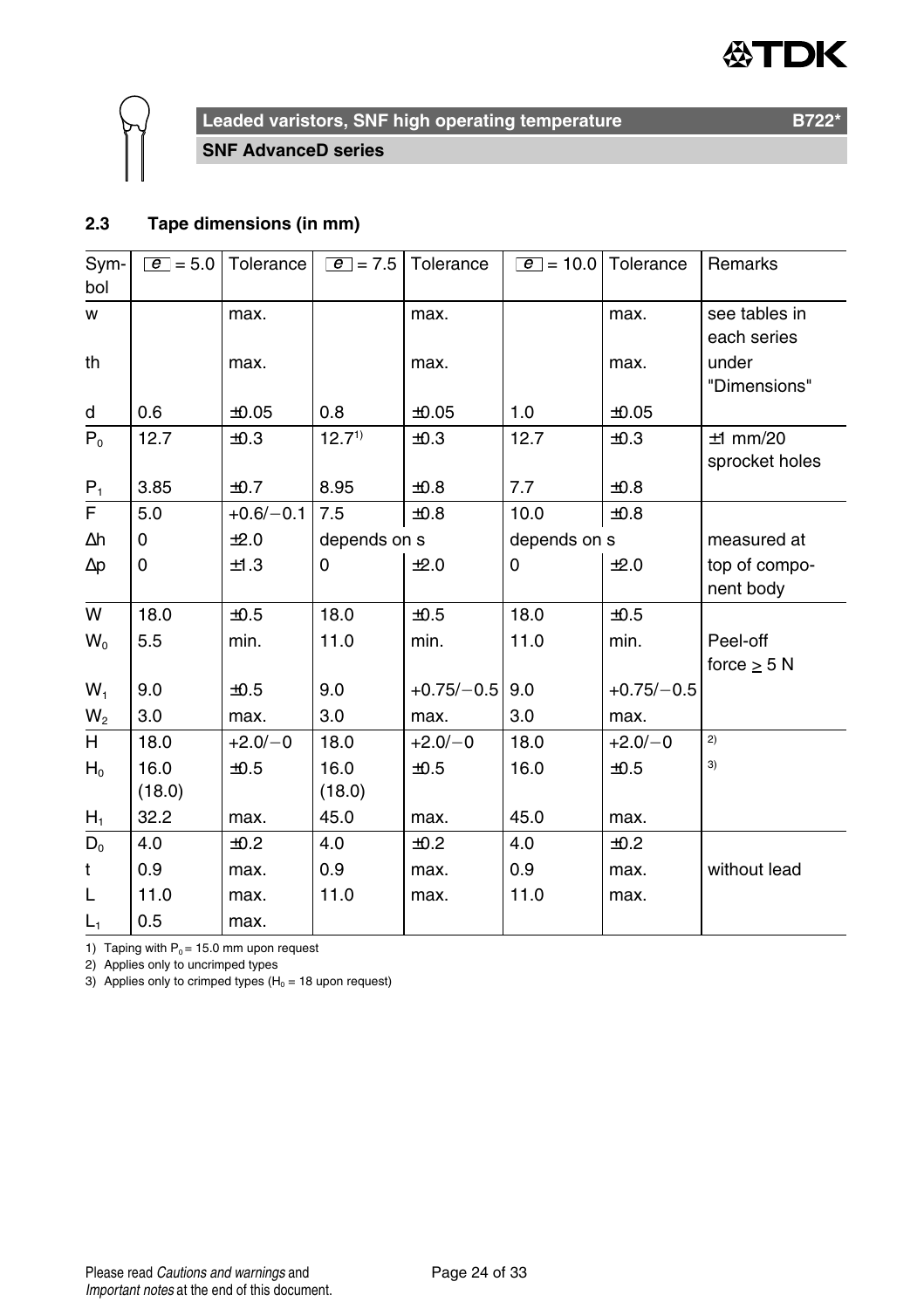

#### **SNF AdvanceD series**

#### **2.4 Taping mode**

Example: B72210S0271K1 **5** 1 ——<br>Digit 14

| Digit 14       | Taping           | Reel type                          | Seating plane height $H_0$ | Seating plane height H | Pitch distance |
|----------------|------------------|------------------------------------|----------------------------|------------------------|----------------|
|                | mode             |                                    | for crimped types          | for uncrimped types    | P <sub>0</sub> |
|                |                  |                                    | mm                         | mm                     | mm             |
| 0              |                  | <b>Bulk</b>                        |                            |                        |                |
| 1              | G                |                                    | 16                         | 18                     | 12.7           |
| 2              | G <sub>2</sub>   |                                    | 18                         |                        | 12.7           |
| 3              | G3               | $\mathsf{I}$                       | 16                         | 18                     | 12.7           |
| $\overline{4}$ | G4               | $\mathsf{I}$                       | 18                         |                        | 12.7           |
| 5              | G5               | Ш                                  | 16                         | 18                     | 12.7           |
| 6              | GА               | Ammo pack                          | 16                         | 18                     | 12.7           |
| 7              | G <sub>2</sub> A | Ammo pack                          | 18                         |                        | 12.7           |
|                |                  | Internal coding for special taping |                            |                        |                |
|                | G6               | Ш                                  | 18                         |                        | 12.7           |
|                | G <sub>10</sub>  | Ш                                  | 16                         | 18                     | 15.0           |
|                | G11              | $\mathsf{I}$                       | 18                         |                        | 15.0           |
|                | G10A             | Ammo pack                          | 16                         | 18                     | 15.0           |
|                | G11A             | Ammo pack                          | 18                         |                        | 15.0           |

#### **2.5 Reel dimension**





#### **Dimensions** (in mm)

| Reel type |          |          |            | W       |
|-----------|----------|----------|------------|---------|
|           | 360 max. | $31 + 1$ | approx. 45 | 54 max. |
|           | 360 max. | $31 + 1$ | approx. 55 | 64 max. |
| Ш         | 500 max. | $23 + 1$ | approx. 59 | 72 max. |

If reel type III is not compatible with insertion equipment because of its large diameter, nominal disk diameter 10 mm and 14 mm can be supplied on reel II upon request (taping mode G3).

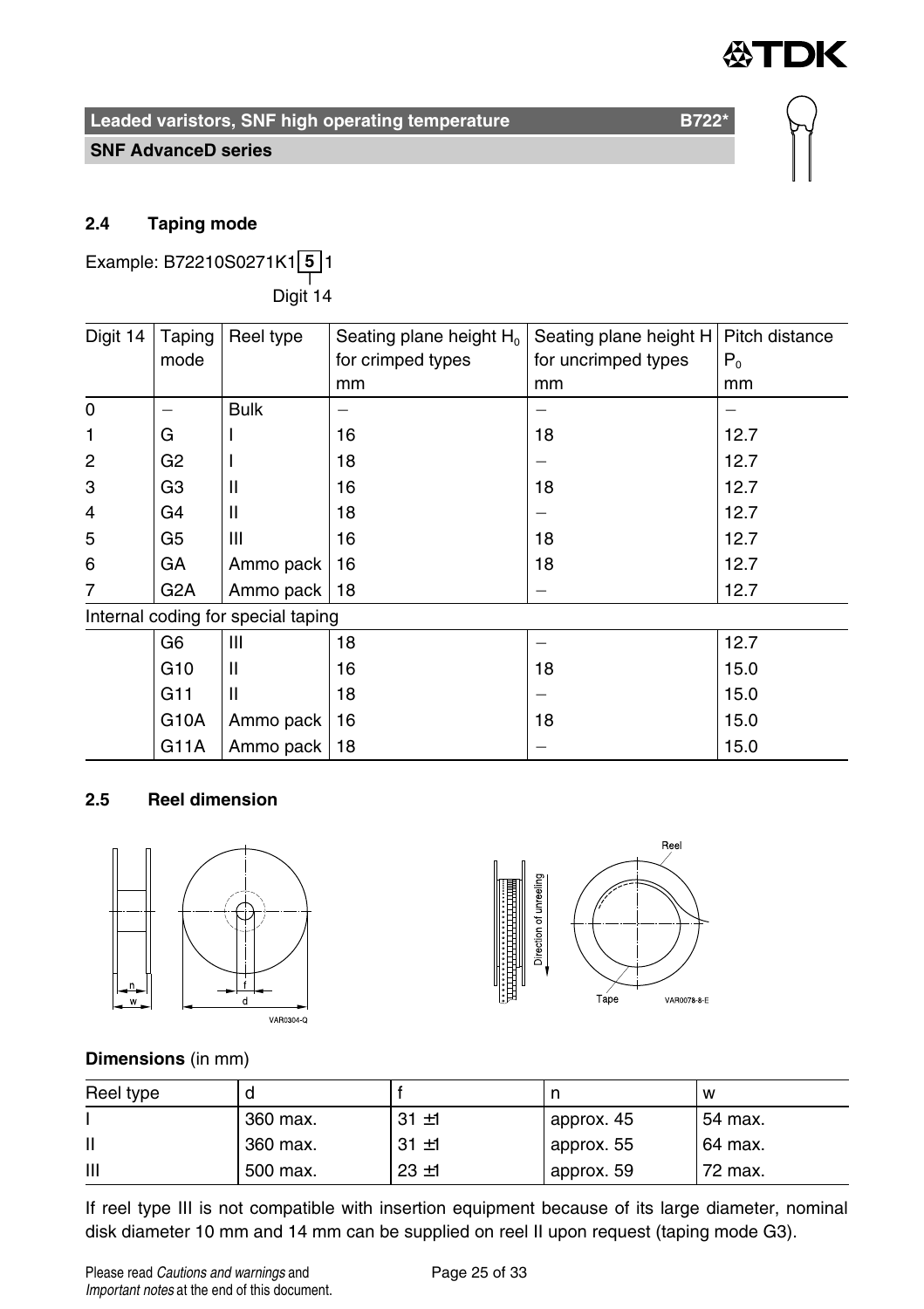

#### **2.6 Ammo pack dimensions**



#### **3 Lead configuration**

Straight leads are standard for disk varistors. Other lead configurations as crimp style or customer-specific lead wire length according to 3.1, 3.2, 3.3 and 3.4 are optional. Crimped leads (non-standard) are differently crimped for technical reasons; the individual crimp styles are denoted by consecutive numbers (S, S2 through S5) as shown in the dimensional drawings below.

The crimp styles of the individual types can be seen from the type designation in the ordering tables.

#### **3.1 Crimp style mode**

Example: B72210S0271K **5** 01

——<br>Digit 13

| Digit 13 of ordering code | Crimp style              | Figure |
|---------------------------|--------------------------|--------|
|                           | Standard, straight leads |        |
| 2                         | S2                       |        |
| 3                         | S <sub>3</sub>           |        |
| 5                         | S <sub>5</sub>           |        |
| Available upon request    |                          |        |
| Internal coding           |                          | Ð      |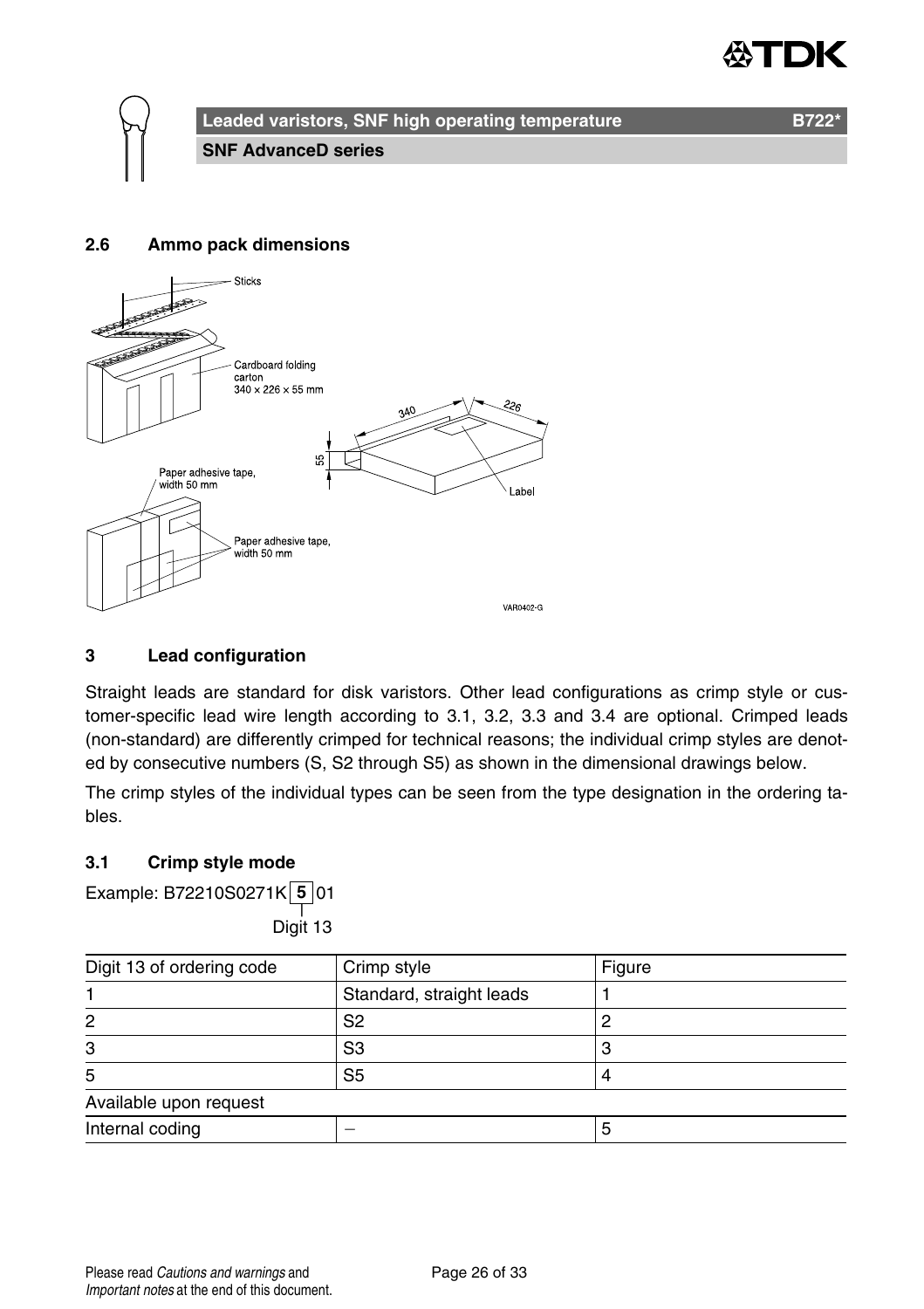

**SNF AdvanceD series**

#### **3.2 Standard leads and non-standard crimp styles**

The basic dimensions in figure 1 to 5 are valid for types with either round or square (EnergetiQ series) component head.

#### **Standard, straight leads Non-standard,**

1)

1) Seating plane to IEC 717 **VAR0586 W E** 

**crimp style S2**



1) Seating plane to IEC 60717 VAR0411 F E

**Non-standard, crimp style S3**



1) Seating plane to IEC 60717 VAR0396 R E



#### **Non-standard, crimp style S5**



1) Seating plane to IEC 60717 VAR0726 M-E

**Figure 4**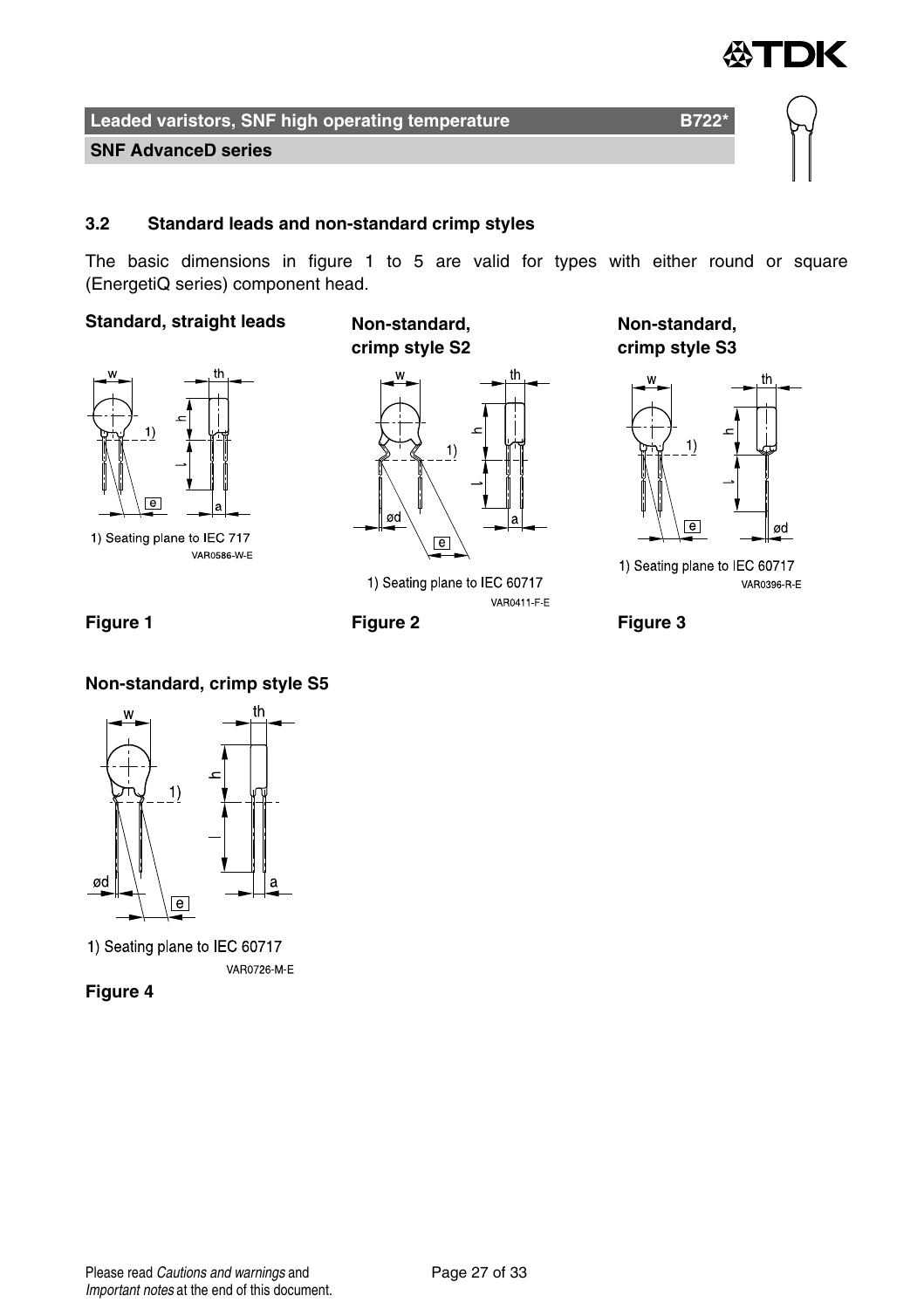

**Leaded varistors, SNF high operating temperature B722** B722<sup>\*</sup>

**SNF AdvanceD series**

#### **3.3 Trimmed leads (non-standard)**

Varistors with cut leads available upon request.

| Lead length tolerances: |                  |
|-------------------------|------------------|
| Straight leads          | $+/-0.8$ mm      |
| Crimped leads           | $+/-0.5$ mm      |
| Minimum lead length     | $3.0 \text{ mm}$ |



1) Seating plane to IEC 60717<br>\*) For round component head<br>\*\*) For EnergetiQ series, square component head

VAR0642-U-E

**Figure 5**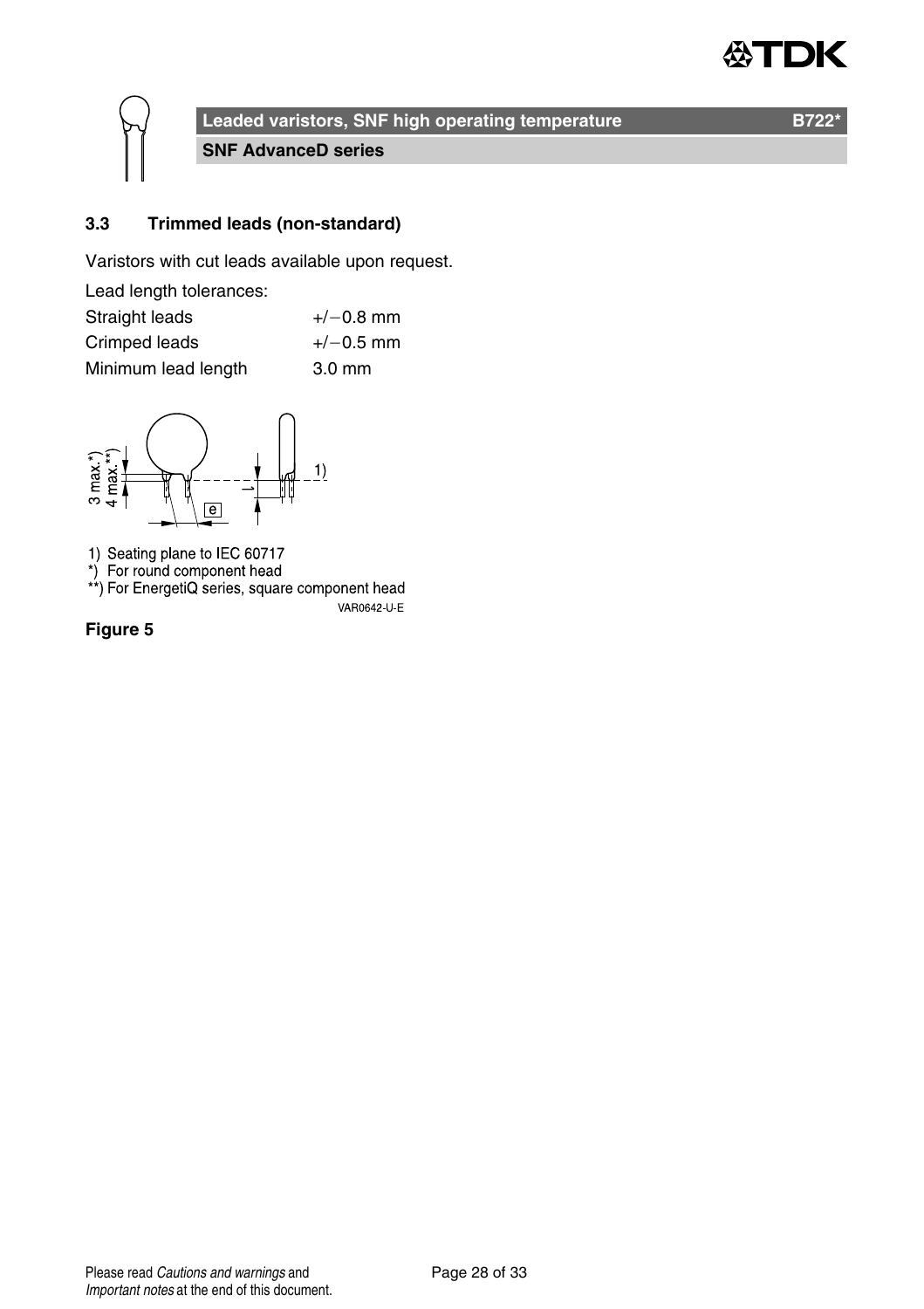

**Leaded varistors, SNF high operating temperature B7221 B722<sup>\*</sup>** 

#### **SNF AdvanceD series**

#### **Cautions and warnings**

#### **General**

- 1. EPCOS metal oxide varistors are designed for specific applications and should not be used for purposes not identified in our specifications, application notes and data books unless otherwise agreed with EPCOS during the design-in-phase.
- 2. Ensure suitability of SIOVs through reliability testing during the design-in phase. SIOVs should be evaluated taking into consideration worst-case conditions.
- 3. For applications of SIOVs in line-to-ground circuits based on various international and local standards there are restrictions existing or additional safety measures required.

#### **Storage**

- 1. Store SIOVs only in original packaging. Do not open the package prior to processing.
- 2. Recommended storage conditions in original packaging: Storage temperature:  $-25$  °C ... +45 °C, Relative humidity: <75% annual average, <95% on maximum 30 days a year. Dew precipitation: is to be avoided.
- 3. Avoid contamination of an SIOV's during storage, handling and processing.
- 4. Avoid storage of SIOVs in harmful environments that can affect the function during long-term operation (examples given under operation precautions).
- 5. The SIOV type series should be soldered after shipment from EPCOS within the time specified:

SIOV-S, -Q, -LS, -B, -SNF 24 months ETFV/ T series, -CU 12 months.

#### **Handling**

- 1. SIOVs must not be dropped.
- 2. Components must not be touched with bare hands. Gloves are recommended.
- 3. Avoid contamination of the surface of SIOV electrodes during handling, be careful of the sharp edge of SIOV electrodes.

#### **Soldering (where applicable)**

- 1. Use rosin-type flux or non-activated flux.
- 2. Insufficient preheating may cause ceramic cracks.
- 3. Rapid cooling by dipping in solvent is not recommended.
- 4. Complete removal of flux is recommended.
- 5. Temperatures of all preheat stages and the solder bath must be strictly controlled especially for T series (T14 and T20).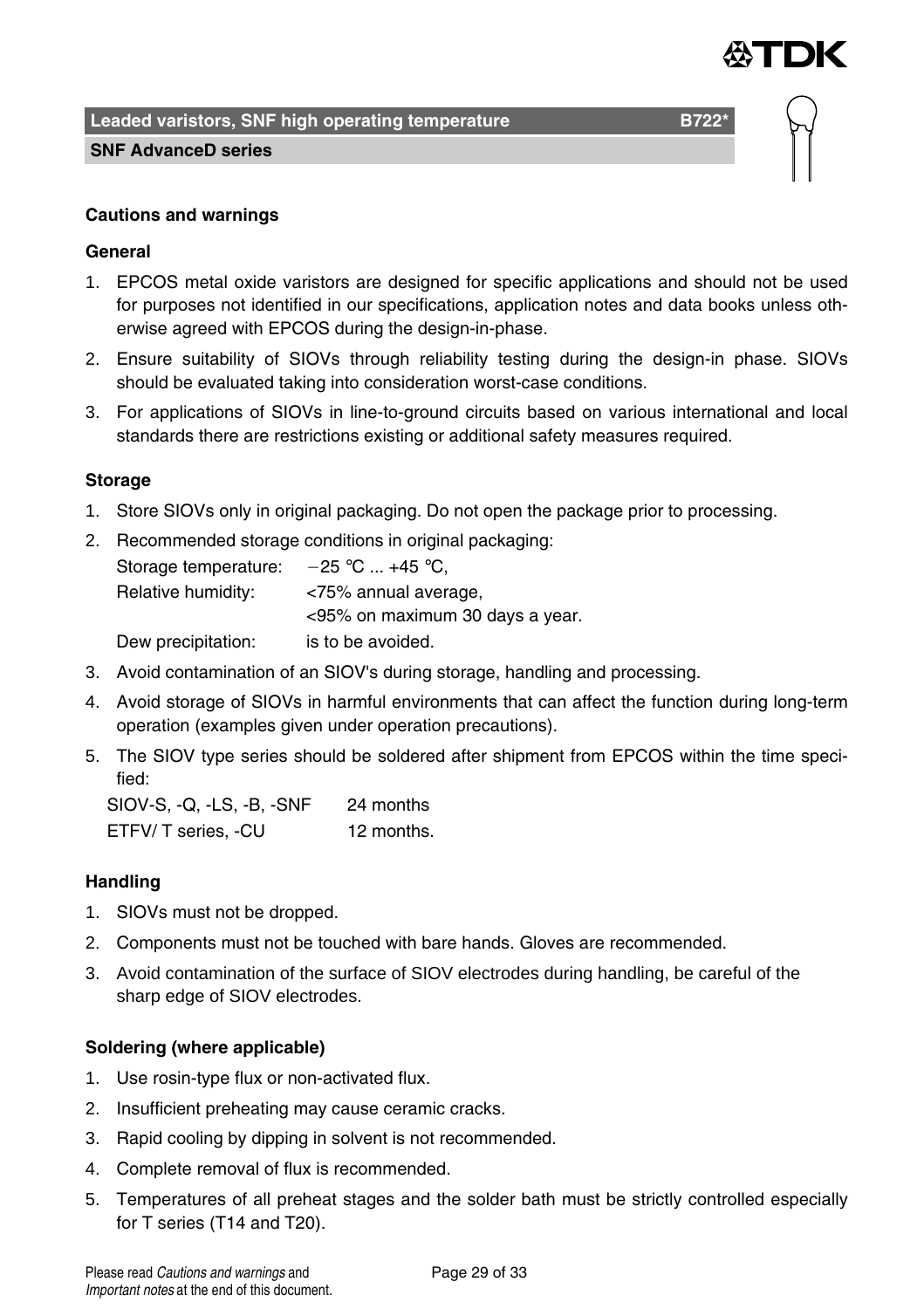



**Leaded varistors, SNF high operating temperature CHA CHA B722 SNF AdvanceD series**

#### **Mounting**

- 1. Potting, sealing or adhesive compounds can produce chemical reactions in the SIOV ceramic that will degrade the component's electrical characteristics.
- 2. Overloading SIOVs may result in ruptured packages and expulsion of hot materials. For this reason SIOVs should be physically shielded from adjacent components.

#### **Operation**

- 1. Use SIOVs only within the specified temperature operating range.
- 2. Use SIOVs only within the specified voltage and current ranges.
- 3. Environmental conditions must not harm SIOVs. Use SIOVs only in normal atmospheric conditions. Avoid use in deoxidizing gases (chlorine gas, hydrogen sulfide gas, ammonia gas, sulfuric acid gas etc), corrosive agents, humid or salty conditions.Contact with any liquids and solvents should be prevented.

#### **Display of ordering codes for EPCOS products**

The ordering code for one and the same EPCOS product can be represented differently in data sheets, data books, other publications, on the EPCOS website, or in order-related documents such as shipping notes, order confirmations and product labels. **The varying representations of the ordering codes are due to different processes employed and do not affect the specifications of the respective products**. Detailed information can be found on the Internet under www.epcos.com/orderingcodes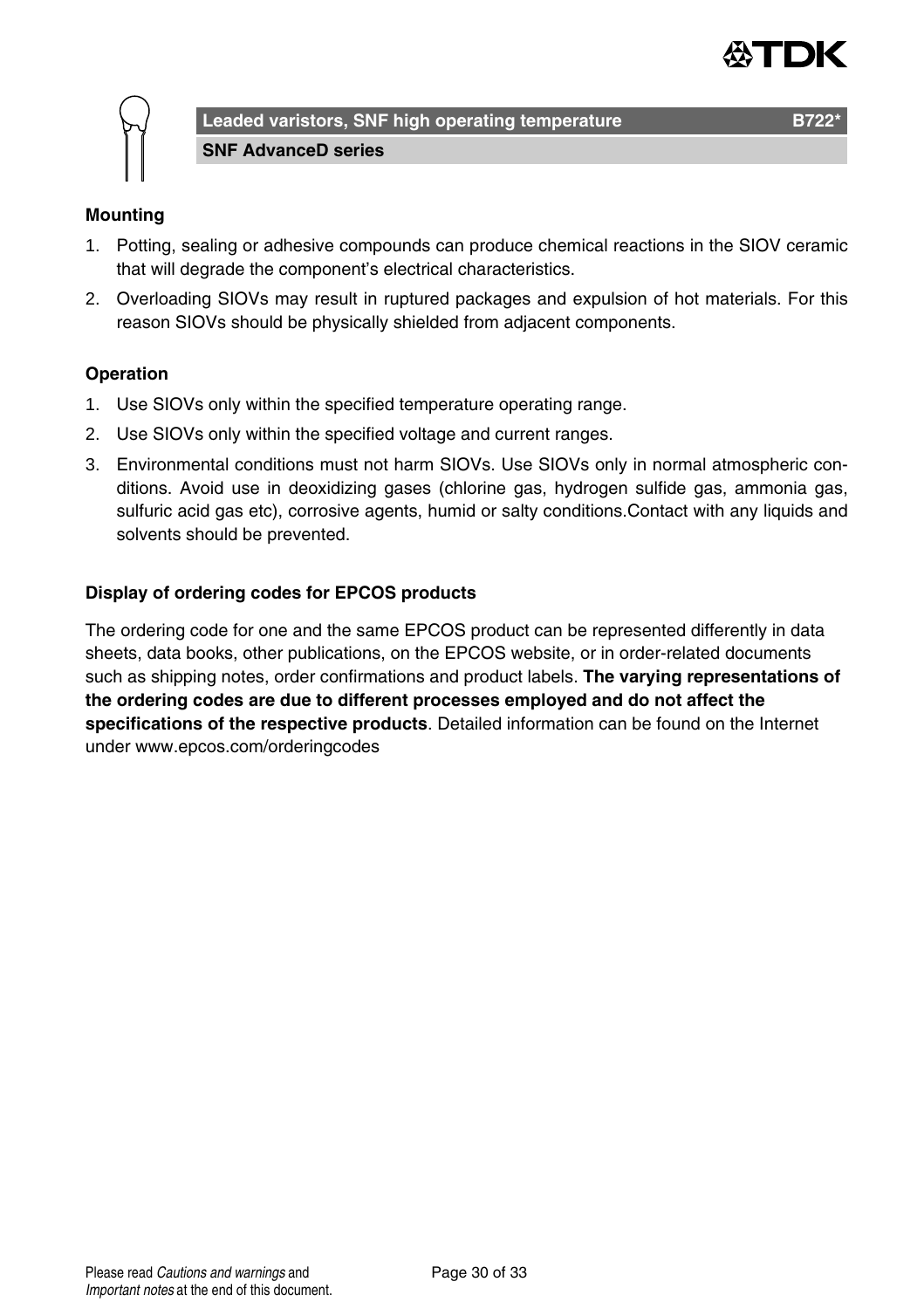

#### **SNF AdvanceD series**

#### **Symbols and terms**

| Symbol                    | Term                                                                     |
|---------------------------|--------------------------------------------------------------------------|
| С                         | Capacitance                                                              |
| $\mathbf{C}_{\text{typ}}$ | Typical capacitance                                                      |
| Ť                         | Current                                                                  |
| $i_{\rm c}$               | Current at which $V_{c, max}$ is measured                                |
| I <sub>leak</sub>         | Leakage current                                                          |
| $I_{\text{max}}$          | Maximum surge current (also termed peak current)                         |
| $I_{\text{max}}$          | Maximum discharge current                                                |
| $I_n$                     | Nominal discharge current to UL 1449                                     |
| LCT                       | Lower category temperature                                               |
| $L_{\text{typ}}$          | Typical inductance                                                       |
| $P_{max}$                 | Maximum average power dissipation                                        |
| $R_{ins}$                 | Insulation resistance                                                    |
| $R_{\text{min}}$          | Minimum resistance                                                       |
| $\mathsf{T}_\mathsf{A}$   | Ambient temperature                                                      |
| $t_{r}$                   | Duration of equivalent rectangular wave                                  |
| UCT                       | Upper category temperature                                               |
| v                         | Voltage                                                                  |
| $V_{\text{clamp}}$        | Clamping voltage                                                         |
| $V_{c. max}$              | Maximum clamping voltage at specified current i <sub>c</sub>             |
| $V_{DC}$                  | DC operating voltage                                                     |
| $V_{jump}$                | Maximum jump start voltage                                               |
| $V_{\text{max}}$          | Maximum voltage                                                          |
| $V_{op}$                  | Operating voltage                                                        |
| V <sub>RMS</sub>          | AC operating voltage, root-mean-square value                             |
| $V_{RMS, op, max}$        | Root-mean-square value of max. DC operating voltage incl. ripple current |
| $V_{\text{surge}}$        | Super imposed surge voltage                                              |
| $V_{\rm v}$               | Varistor voltage                                                         |
| $\Delta V_{V}$            | Tolerance of varistor voltage                                            |
| W <sub>LD</sub>           | Maximum load dump                                                        |
| $W_{\text{max}}$          | Maximum energy absorption                                                |
|                           |                                                                          |
| $\overline{e}$            | Lead spacing                                                             |

All dimensions are given in mm.

The commas used in numerical values denote decimal points.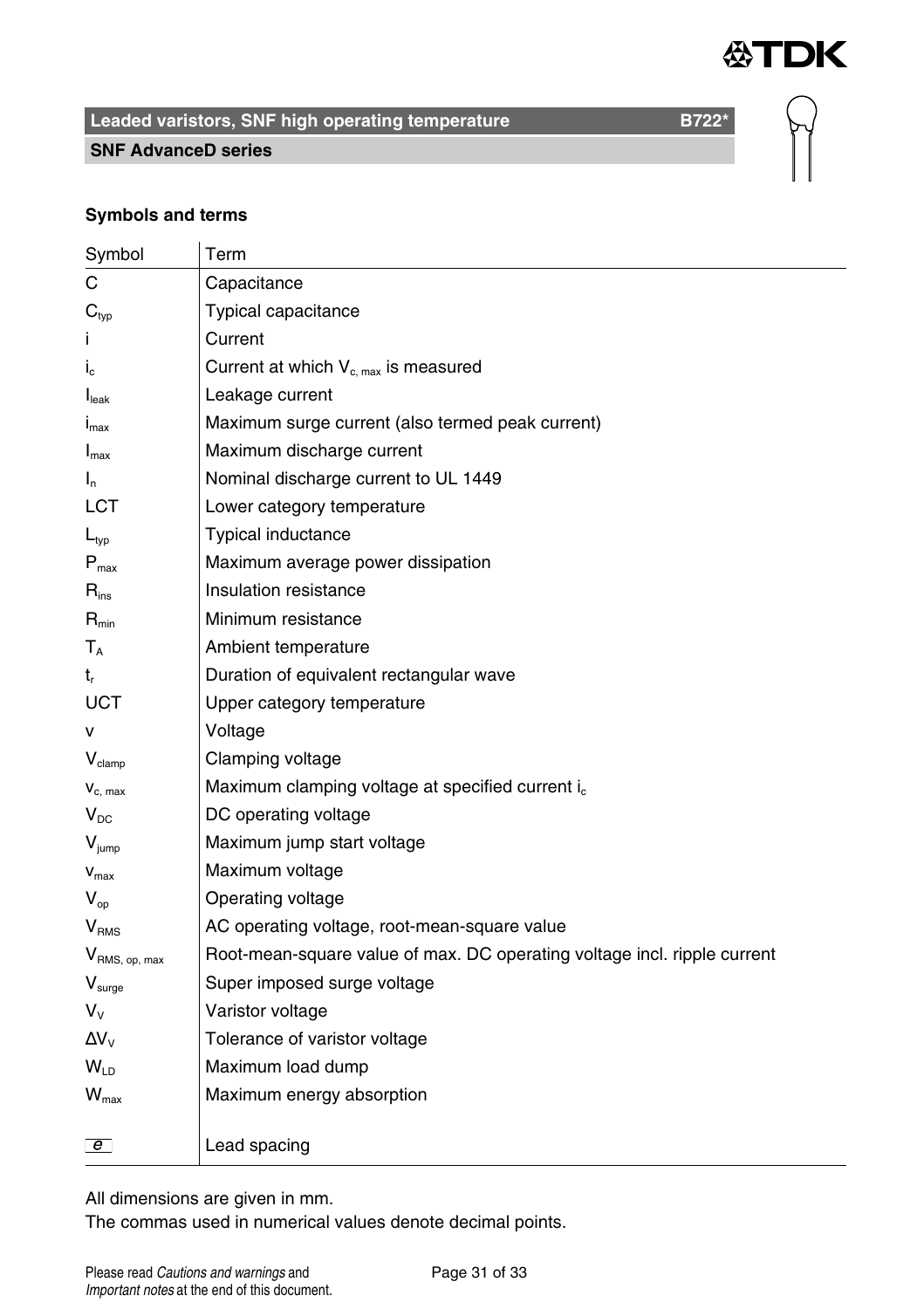

The following applies to all products named in this publication:

- 1. Some parts of this publication contain **statements about the suitability of our products for certain areas of application**. These statements are based on our knowledge of typical requirements that are often placed on our products in the areas of application concerned. We nevertheless expressly point out **that such statements cannot be regarded as binding statements about the suitability of our products for a particular customer application.** As a rule we are either unfamiliar with individual customer applications or less familiar with them than the customers themselves. For these reasons, it is always ultimately incumbent on the customer to check and decide whether a product with the properties described in the product specification is suitable for use in a particular customer application.
- 2. We also point out that **in individual cases, a malfunction of electronic components or failure before the end of their usual service life cannot be completely ruled out in the current state of the art, even if they are operated as specified.** In customer applications requiring a very high level of operational safety and especially in customer applications in which the malfunction or failure of an electronic component could endanger human life or health (e.g. in accident prevention or life-saving systems), it must therefore be ensured by means of suitable design of the customer application or other action taken by the customer (e.g. installation of protective circuitry or redundancy) that no injury or damage is sustained by third parties in the event of malfunction or failure of an electronic component.
- 3. **The warnings, cautions and product-specific notes must be observed.**
- 4. In order to satisfy certain technical requirements, **some of the products described in this publication may contain substances subject to restrictions in certain jurisdictions (e.g. because they are classed as hazardous)**. Useful information on this will be found in our Material Data Sheets on the Internet (www.tdk-electronics.tdk.com/material). Should you have any more detailed questions, please contact our sales offices.
- 5. We constantly strive to improve our products. Consequently, **the products described in this publication may change from time to time**. The same is true of the corresponding product specifications. Please check therefore to what extent product descriptions and specifications contained in this publication are still applicable before or when you place an order.

We also **reserve the right to discontinue production and delivery of products**. Consequently, we cannot guarantee that all products named in this publication will always be available. The aforementioned does not apply in the case of individual agreements deviating from the foregoing for customer-specific products.

- 6. Unless otherwise agreed in individual contracts, **all orders are subject to our General Terms and Conditions of Supply.**
- 7. **Our manufacturing sites serving the automotive business apply the IATF 16949 standard.** The IATF certifications confirm our compliance with requirements regarding the quality management system in the automotive industry. Referring to customer requirements and customer specific requirements ("CSR") TDK always has and will continue to have the policy of respecting individual agreements. Even if IATF 16949 may appear to support the acceptance of unilateral requirements, we hereby like to emphasize that **only requirements mutually agreed upon can and will be implemented in our Quality Management System.** For clarification purposes we like to point out that obligations from IATF 16949 shall only become legally binding if individually agreed upon.